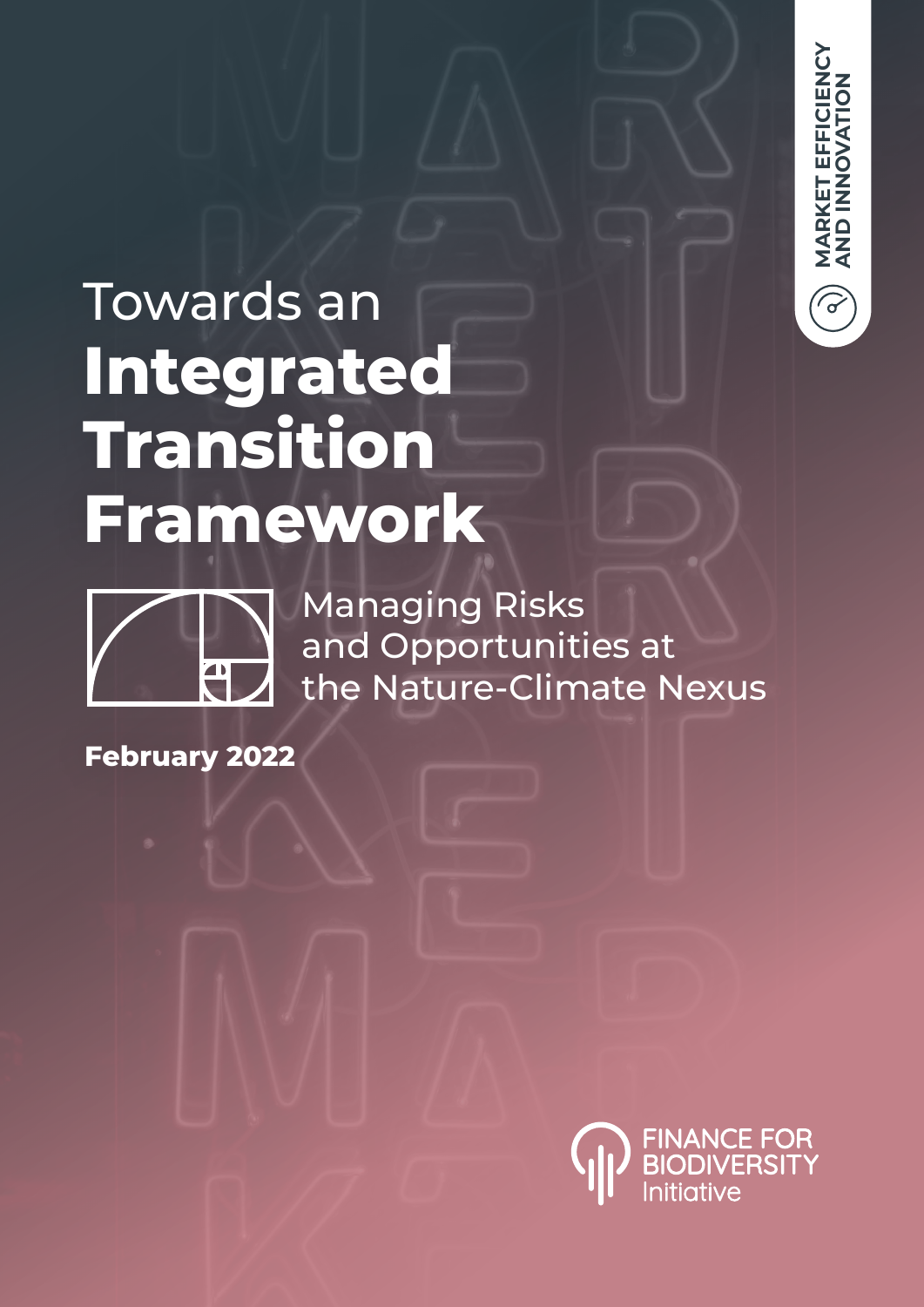

## Towards an **Integrated Transition Framework**



Managing Risks and Opportunities at the Nature-Climate Nexus

## **Acknowledgements**

This report was prepared by the Finance for Biodiversity leadership team, including Jeremy Eppel, Mark Halle, Rupesh Madlani, and Simon Zadek, with support and analysis from Vivid Economics. Many thanks to those who contributed to the development of the report, including Siobhan Cleary, Michael Hugman, Karen Pirenos, Nick Robins, Christel Saab, Matthew Saville, Rhian-Mari Thomas, and Gregory Watson.

The contents of the report, including any errors and omissions, remain the responsibility of Finance for Biodiversity. This work has been made possible by support from the Gordon and Betty Moore Foundation through The Finance Hub, and by the Mava Foundation.

Comments and queries about this report, and other Finance for Biodiversity workstreams, should be addressed to simon.zadek@f4b-initiative.net.

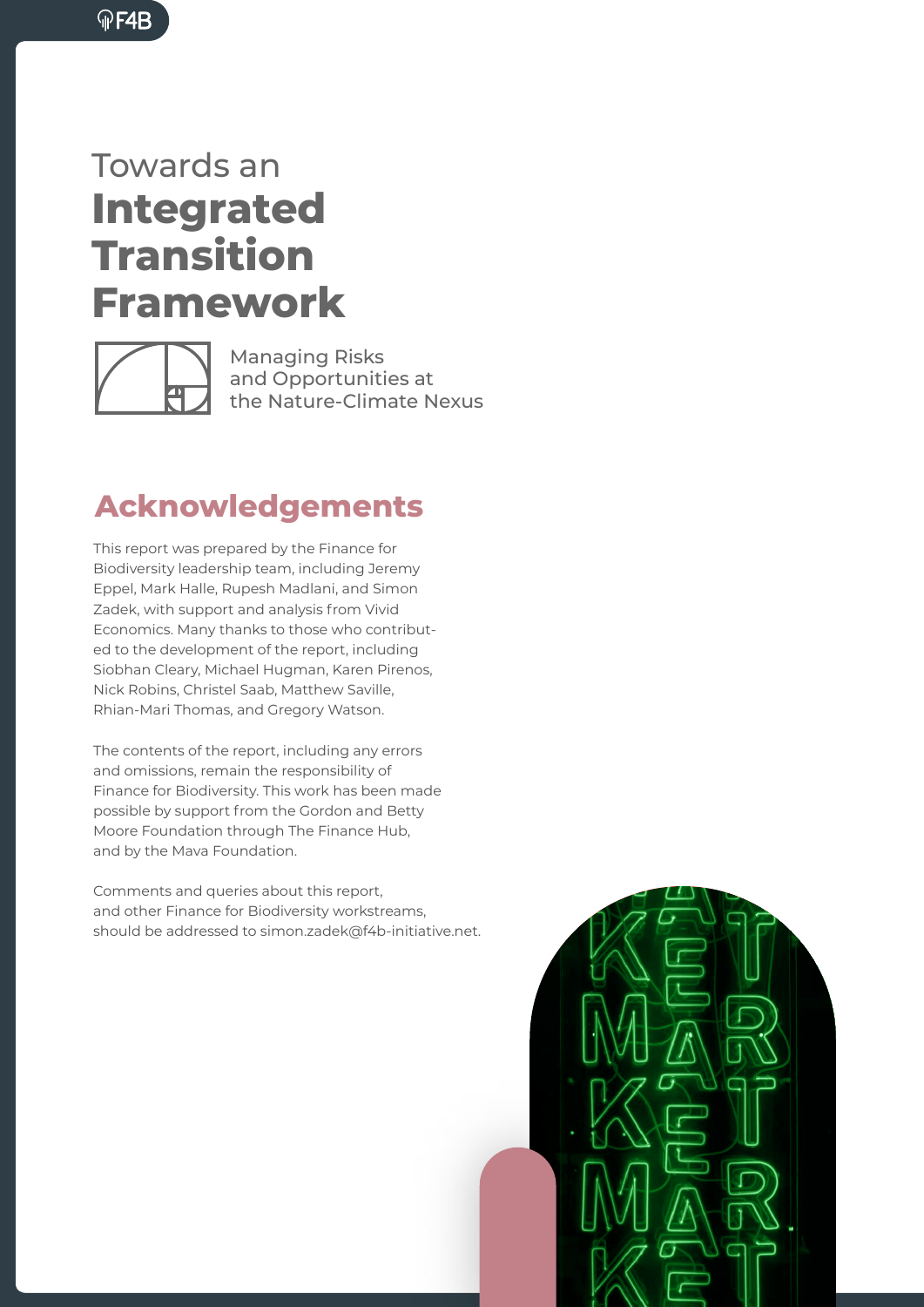# About **WE BIODIVERSITY**

**F4B's goal is to increase the materiality of biodiversity in financial decision-making, and so better align global finance with environmental conservation and restoration.** 

Our work on market efficiency and innovation draws from the entirety of our portfolio, which is organised across five workstreams:

> **Market efficiency and innovation:** including a leadership role in the Taskforce on Nature-related Financial Disclosures (TNFD), and support to several data- and fintech-linked initiatives.



**Enhanced liability:** extending the legal liabilities of financial institutions for biodiversity outcomes, including innovations such as legal personhood for nature.

**Citizen engagement:** public advocacy, campaigning and advancing digital approaches to catalysing shifts in citizens' financing behaviour.



**Public finance:** advancing measures and advocacy linked to stimulus and recovery spending, and the place of nature in sovereign debt markets.

**Nature markets:** catalysing nature markets by developing new revenue streams and robust governance innovations.

F4B has been established with support from the MAVA Foundation, which has a mission to conserve biodiversity for the benefit of people and nature. F4B's work benefits from partnership with, and support from, the Children's Investment Fund Foundation (CIFF) and the Gordon and Betty Moore Foundation through The Finance Hub.

### For more information and publications, visit www.F4B-initiative.net

F4B



This work is licensed under the Creative Commons Attribution 4.0 International License. To view a copy of this license, visit: http://creativecommons.org/licenses/by/4.0/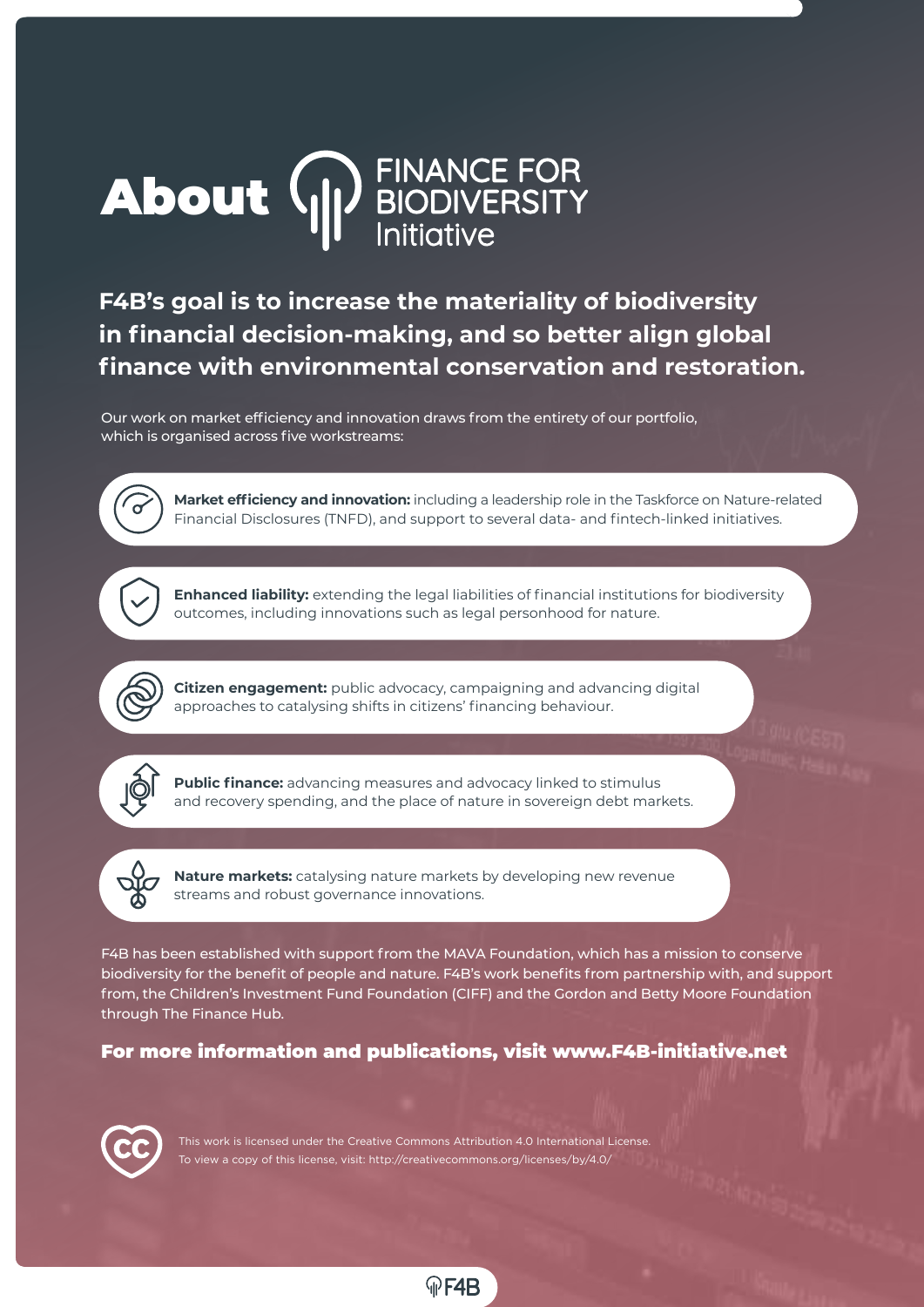# **Contents**

| <b>EXECUTIVE SUMMARY</b> |                                                                                                                                   |    |  |  |
|--------------------------|-----------------------------------------------------------------------------------------------------------------------------------|----|--|--|
| T.                       | <b>INTRODUCTION</b>                                                                                                               | 7  |  |  |
| 1.1                      | Why climate- and nature-related risks and opportunities matter                                                                    | 7  |  |  |
| 1.2 <sub>2</sub>         | Why consider climate- and nature-related risks<br>and opportunities in an integrated way                                          | 8  |  |  |
| 1.3                      | What an integrated framework offers                                                                                               | 11 |  |  |
| 1.4 <sub>2</sub>         | How to use an integrated framework as a tool                                                                                      | 11 |  |  |
| 1.5                      | How to navigate this document                                                                                                     | 11 |  |  |
| $\mathbf{2}$             | <b>INTEGRATED CLIMATE-NATURE RISK CONTENT</b>                                                                                     | 12 |  |  |
| 2.1                      | Component 1: Integrated concepts and language -                                                                                   | 12 |  |  |
| 2.2 <sub>2</sub>         | Component 2: The channels transmitting risk onto value –                                                                          | 13 |  |  |
| 2.3                      | Component 3: Integrated approach to uncertainty                                                                                   | 14 |  |  |
| $2.4^{\circ}$            | Component 4: Interaction effects                                                                                                  | 14 |  |  |
| 2.5 <sub>2</sub>         | Component 5: Aggregation                                                                                                          | 16 |  |  |
| 3                        | <b>INTEGRATED CLIMATE-NATURE RISK PROCESS</b>                                                                                     | 17 |  |  |
| 3.1                      | Step 1: Identify risks and opportunities, and their effect/s on value drivers                                                     | 19 |  |  |
| 3.2                      | Step 2: Assess risks and opportunities                                                                                            | 19 |  |  |
| 3.3                      | Step 3: Integrate climate-nature interactions                                                                                     | 19 |  |  |
| 3.4                      | Step 4: Filter risks for materiality (including likelihood) –                                                                     | 19 |  |  |
| 3.5                      | Step 5: Aggregate risks and opportunities into a joint climate-nature account                                                     | 19 |  |  |
| 4                        | <b>USING THE INTEGRATED FRAMEWORK</b>                                                                                             | 20 |  |  |
| 4.1                      | the control of the control of the control of the control of the control of the control of<br>How to integrate existing approaches | 20 |  |  |
| 4.2                      | How to incorporate the framework into management architecture Theorem Community                                                   | 21 |  |  |
| 4.3                      | the control of the control of the control of the control of the control of the control of<br>How to tailor the framework          | 21 |  |  |
| 5                        | <u> 1980 - Johann Barn, amerikansk politiker (d. 1980)</u><br><b>APPENDICES</b>                                                   | 22 |  |  |
| 5.1                      | Al. Glossary of key terms entertainment and the state of the state of the state of the state of the state of the                  | 22 |  |  |
| 5.2                      |                                                                                                                                   | 23 |  |  |
| 5.3                      | A3. Drivers of nature-related risk and opportunity   ___________________________                                                  | 26 |  |  |
| <b>REFERENCES</b><br>35  |                                                                                                                                   |    |  |  |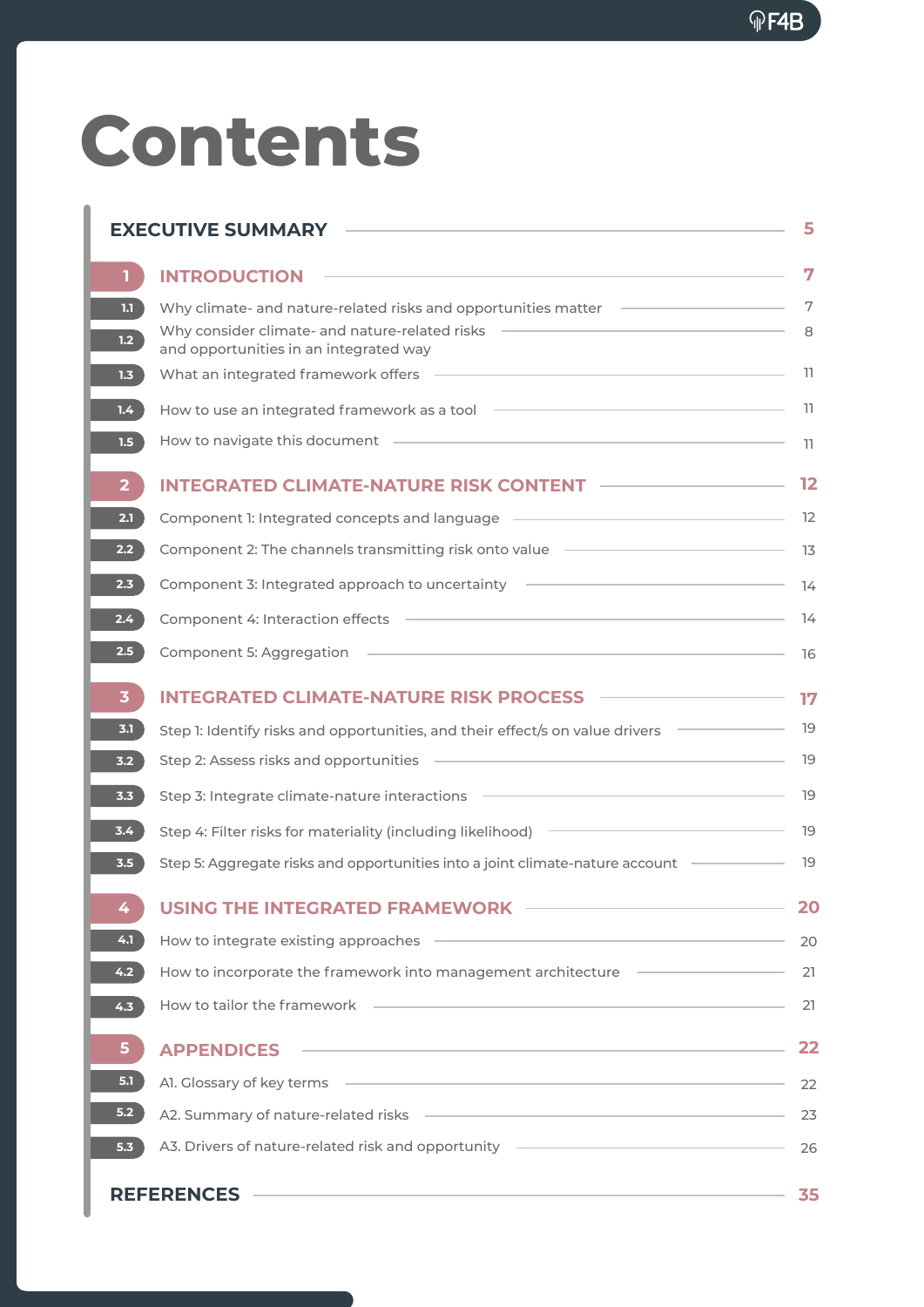## Executive Summary

**The Integrated Risk and Opportunity Framework (the 'framework') is a tool which financial institutions (FIs) can use to structure their approach to transition to a net-zero and nature positive world, encompassing both risks and opportunities.** The tool enables financial institutions to bring together existing approaches to assessing, reporting and acting on climate- and nature-related risks and opportunities in an integrated way. In doing so, financial institutions can account for the material interactions between climate and nature, ensure their approaches to both transitions are aligned and accurate, and better manage their portfolios. Even though FIs are the target user group, corporates can also use the framework as a starting point to build out strategies and risk management processes congruent with a more accurate accounting of revenues and costs inclusive of both climate and nature.

**Using this framework positions FIs to align with emerging policies, disclosure frameworks and standards which increasingly consider climate and nature together.** In particular, the Taskforce for Nature-related Financial Disclosures (TNFD) seeks to "employ an integrated approach to climate- and nature-related risks" and the IFRS International Sustainability Standards Board (ISSB) is producing guidelines to improve standardization across all sustainability disclosures including climate and nature. Integrated scenarios that consider society's transition to both a net-zero and nature positive world are at the core of this approach. Unpacking what this means is becoming increasingly important as key actors in the scenario space such as the Network of Central Banks and Supervisors for Greening the Financial System (NGFS) begins to consider biodiversity and nature within their work on forward-looking scenarios.

**The framework builds on established climate frameworks to allow financial institutions to:**

**Align strategies** to seize opportunities and manage longer-term risks from both a net-zero and nature-positive transition;

**Address interactions**, such as the compounding and feedback effects between climate change and nature loss; and,

**Aggregate impacts** by combining nature- and climate-related effects to assess financial impact.

**Figure 1 summarises the process to align strategies, address interactions and aggregate impacts.**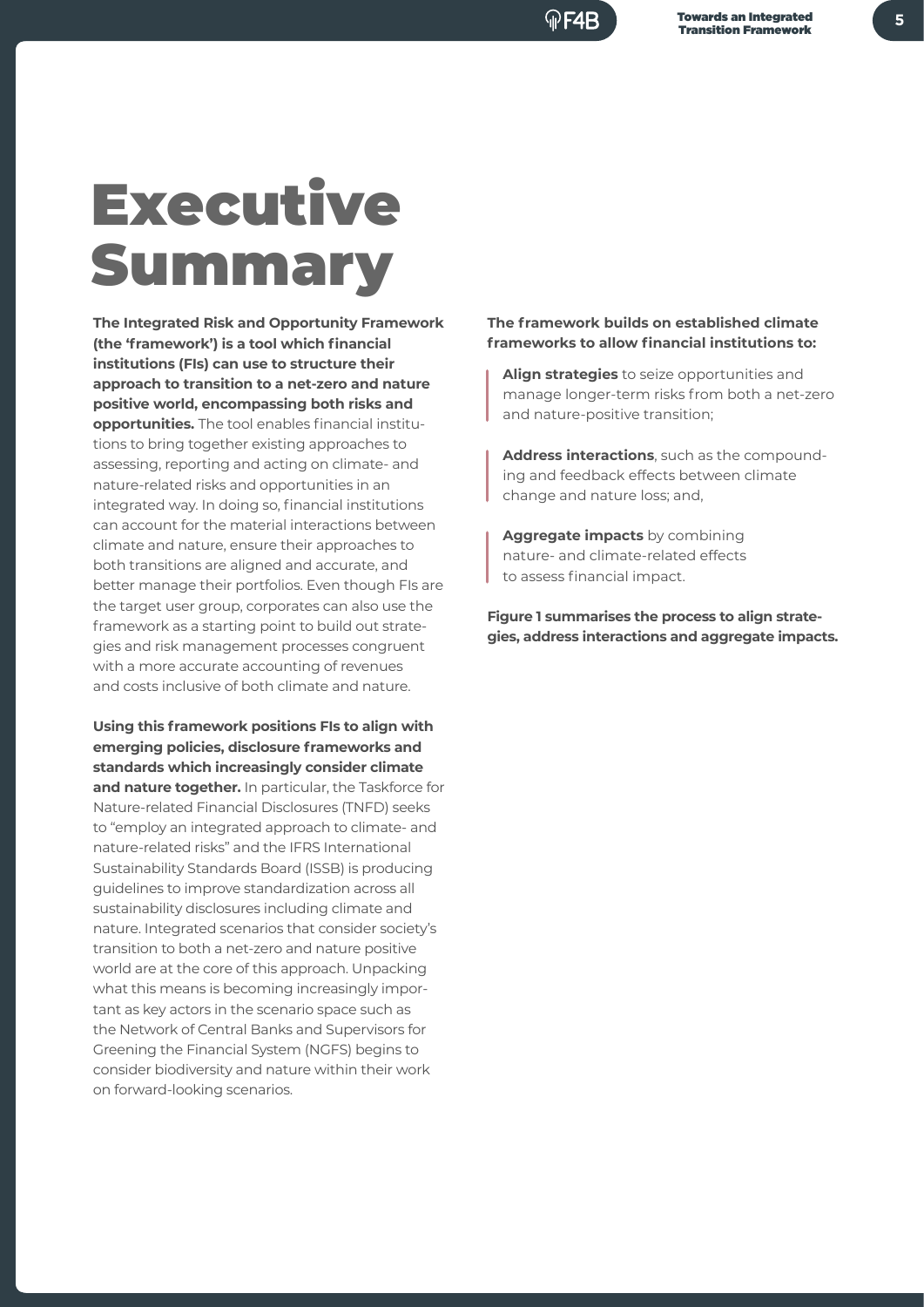



**Source:** Adapted from Accounting for Sustainability (A4S, 2021). Essential Guide to Valuations and Climate Change, and NGFS (2021) Biodiversity and Financial Stability: Building the Case for Action

#### **The framework is a tool for creating value in three areas of business decision-making related to climate and nature: governance, strategy, and risk management.**

In governance: Visibility of climate- and nature-related risks and opportunities are required at the board and management level to guide strategy and risk management; to comply with public and internal financial and regulatory reporting processes; and to monitor compliance with corporate policy.

In strategy: Insights into how climate and nature drive value creation and value-at-risk help with optimising capital allocation, financial planning, and corporate strategy, including product development, research and acquisitions.

In risk management: The use of metrics and data related to climate and nature impacts and risks supports risk assessment, risk mitigation policies and processes, adaptation, and communication including financial, legal, reputational and broader risk.

The framework is flexible and adaptable. It can serve both private and public financial institutions including public development banks and those that deal with sovereign finance, though public institutions may need to expand the approach. It can scale to institutions of varying sizes and complexities. FIs can use this framework to adapt and expand existing climate frameworks into an integrated climate-nature assessment framework, with enough flexibility to make the analysis as simple or comprehensive as needed. It can also be adapted over time as best

practice evolves. In this way, it can support FIs to expand the scope of their assessments and disclosures over time, as capacity, data availability, and understanding develops.

The report also contains a typology for nature-related risks, to support forthcoming frameworks and standards in the space. This typology mirrors and complements climate-related typologies developed by the Task Force on Climate-related Financial Disclosures (TCFD) and Accountants for Sustainability.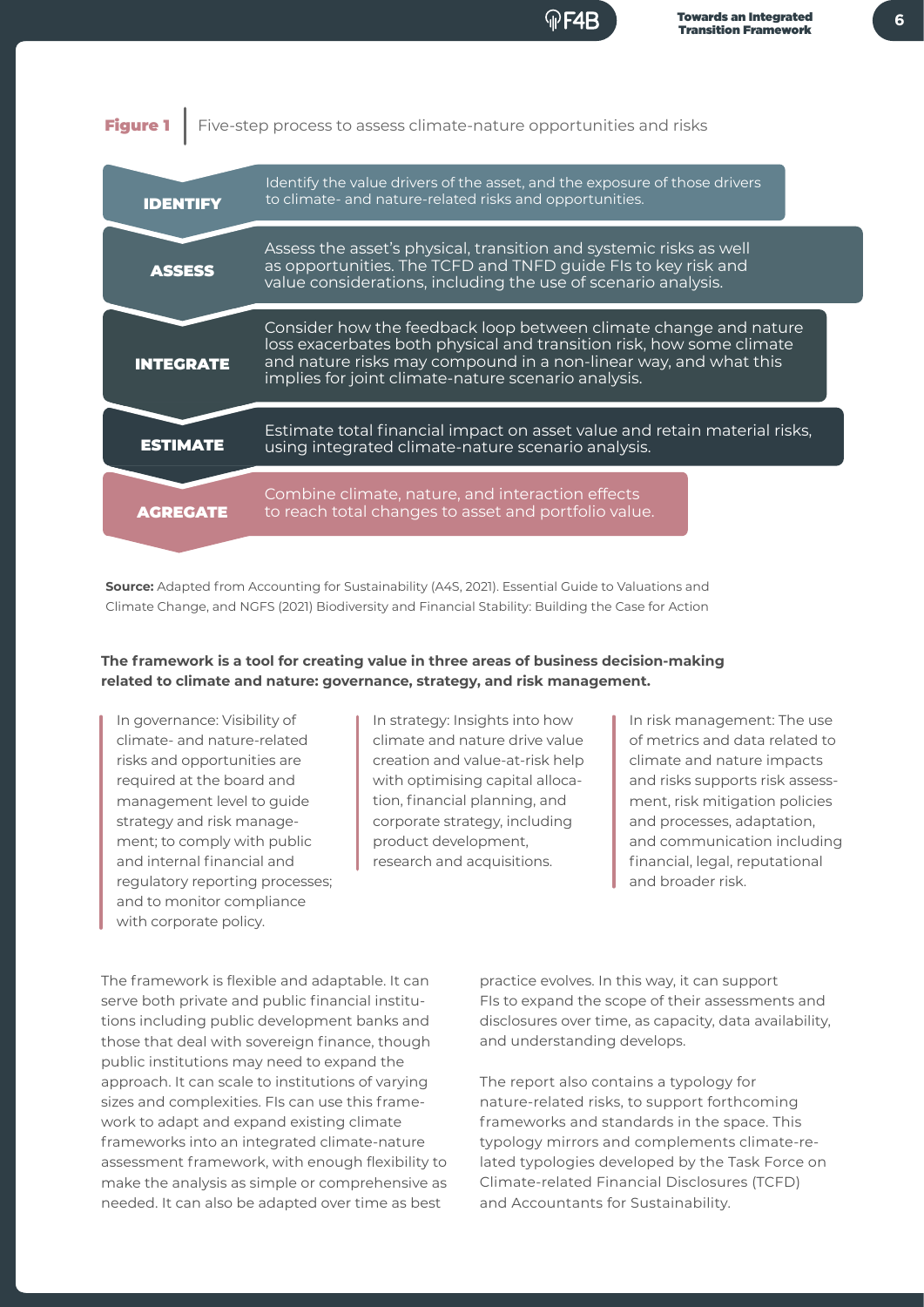# Introduction

1

## **1.1 Why climate- and nature-related risks and opportunities matter**

**Both climate change and nature loss create significant opportunities and risks for the financial sector.** The global economy is intertwined the planet's climate and nature systems, meaning the stability of these systems is crucial for achieving economic growth and well-being. These systems are currently in a state of crisis, however, with the climate changing<sup>1</sup> and nature degrading<sup>2</sup> at rates outside human experience. With over half of global GDP moderately or highly dependent on nature,3 without action people and businesses will suffer some losses of community, family, livelihood and property; with action, some losses can be avoided.4

**Financial sector action on climate change continues to mature and expand rapidly, and the sector's action on nature is now beginning to take shape.** Driven by the demands of citizens, governments, executives and shareholders, initiatives such as the Task Force on Climaterelated Financial Disclosures (TCFD) and the Network of Central Banks and Supervisors for Greening the Financial System (NGFS) have accelerated financial sector action on climate change over the last five years. These initiatives have led to an improved understanding of climate risk, and have enabled financial institutions (FIs) to begin aligning their portfolios with climate goals. This has been coupled with an increasing sense of urgency among FIs to tackle nature-related risks and opportunities, particularly over the past two or three years.

#### **Much of this urgency has been driven by**

**scientific evidence**, such as that from the Intergovernmental Science-Policy Platform on Biodiversity and Ecosystem Services (IPBES)

**economic analysis**, such as that by the World Economic Forum referred to above

**growing demands** from governments and citizens for both FIs and the corporates that they fund to reorient their investment portfolios and activities away from nature-negative towards nature-positive outcomes.

This is manifested in initiatives such as the Taskforce on Nature-related Financial Disclosures (TNFD), the Finance for Biodiversity Pledge, the emphasis on biodiversity in the Finance in Common Summit, and the multi-lateral development banks' Joint Nature Statement launched at COP26 in November 2021. At a policy level, it is clear that governments are ready to start to put in place the regulatory and incentive frameworks needed to facilitate a nature-positive transition. The expression of strong ambition by governments to protect and restore nature contained in the 2021 Leaders Summit statements of the G7, G20 and at COP26 are evidence of this. Crucially, there is now recognition that the Convention on Biological Diversity (CBD), through the Post-2020 Global Biodiversity Framework (GBF) to be agreed at COP15 in 2022, should give strong signals to the financial sector in the way that the Paris Agreement has done on climate change.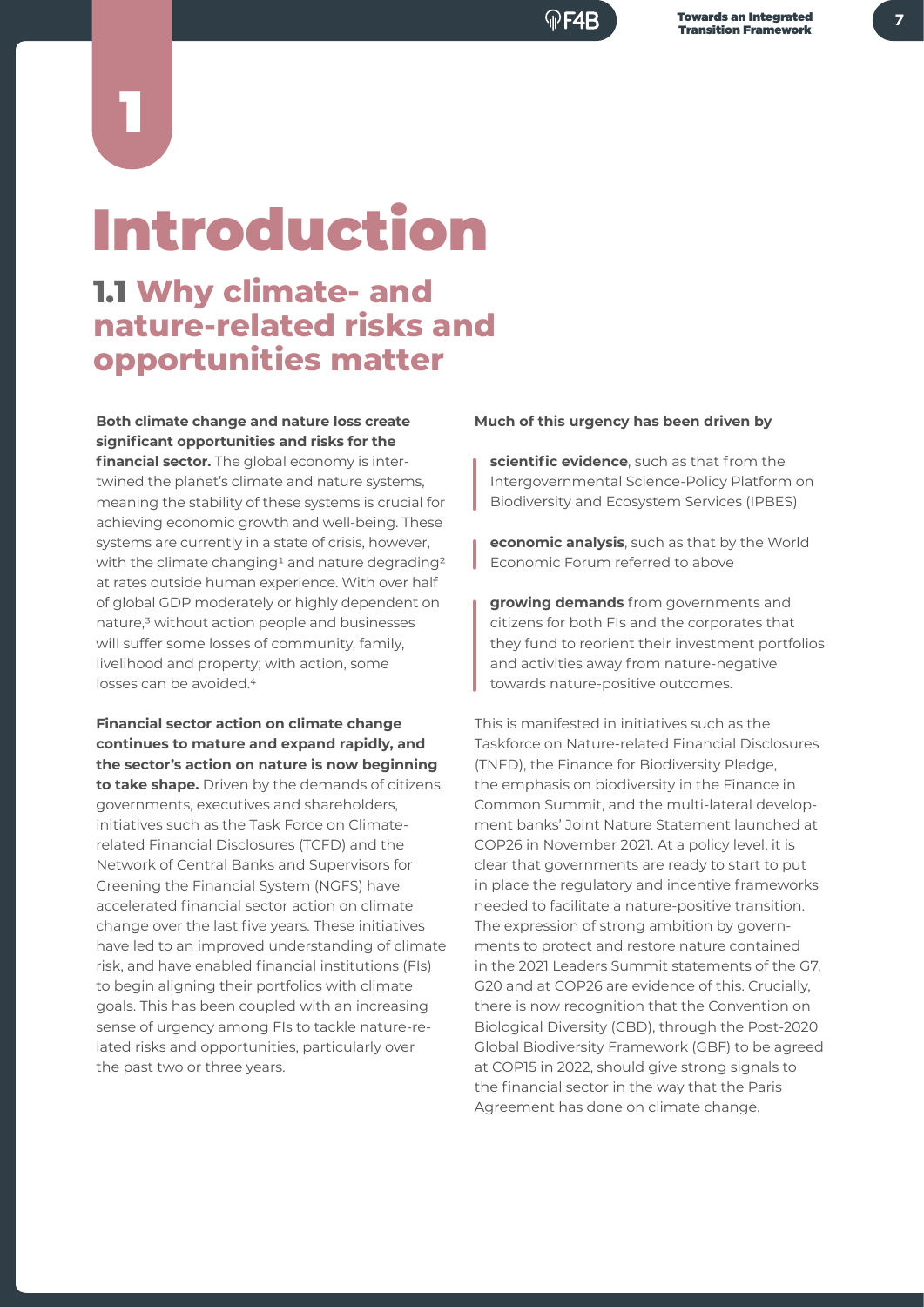#### <u>ଳ F4R</u>

## **1.2 Why consider climate- and nature-related risks and opportunities in an integrated way?**

**By approaching climate change and nature loss in an integrated fashion, the financial sector can value assets accurately and avoid valuation bias.** 

The climate and nature systems are deeply interconnected. One cannot accurately assess climate-related risks without considering nature. Equally, one cannot accurately assess nature-related risks without considering climate. By recognising these interactions, the financial sector can avoid mispricing risks and opportunities, and can correctly value assets. The integrated framework shows practically how this can be done, leveraging progress already made in the climate space. In addition, considering climate and nature jointly will ensure decisions made regarding each are consistent and ultimately drive better financial performance. To demonstrate the need for this consistency, Box 1 and Box 2 provide case studies that illustrate how policy and consumer-driven events can generate interconnected climatenature-related risks for financial institutions (more examples in the Annex).

**The demand for an integrated framework is already clear and will continue to build in the short to medium term.** Emerging policies, disclosure frameworks and standards are increasingly exploring how to consider climate and nature together. The Taskforce for Nature-related Financial Disclosures (TNFD) seeks to "employ an integrated approach to climate- and nature-related risks", that explicitly accounts for the fact that climate change is a driver of nature loss and vice versa. The integrated framework aims to provide a practical way to action this, helping to bridge approaches to climate and nature. This thinking can then be plugged into increasingly comprehensive standards in the space, such as the general requirements for sustainability disclosures currently being developed by the IFRS International Sustainability Standards Board (ISSB), applicable to both climate and nature.

**Integrated scenarios that consider society's transition to both a net-zero and nature positive world are at the core of this approach.**

Unpacking what this means is becoming increasingly important as thinking around future transition pathways for nature "catches up" with those for net-zero. The NGFS is currently examining the links between biodiversity and financial stability and is likely to soon consider how the financial sector should be thinking about nature loss and society's response to it within scenario analysis. As this develops, an integrated framework can act as a platform to bring existing and emerging approaches to climate and nature together, rather than adjust or replace them. As thinking and methodology is refined over time, it can be "docked" within this framework to help ensure consistency.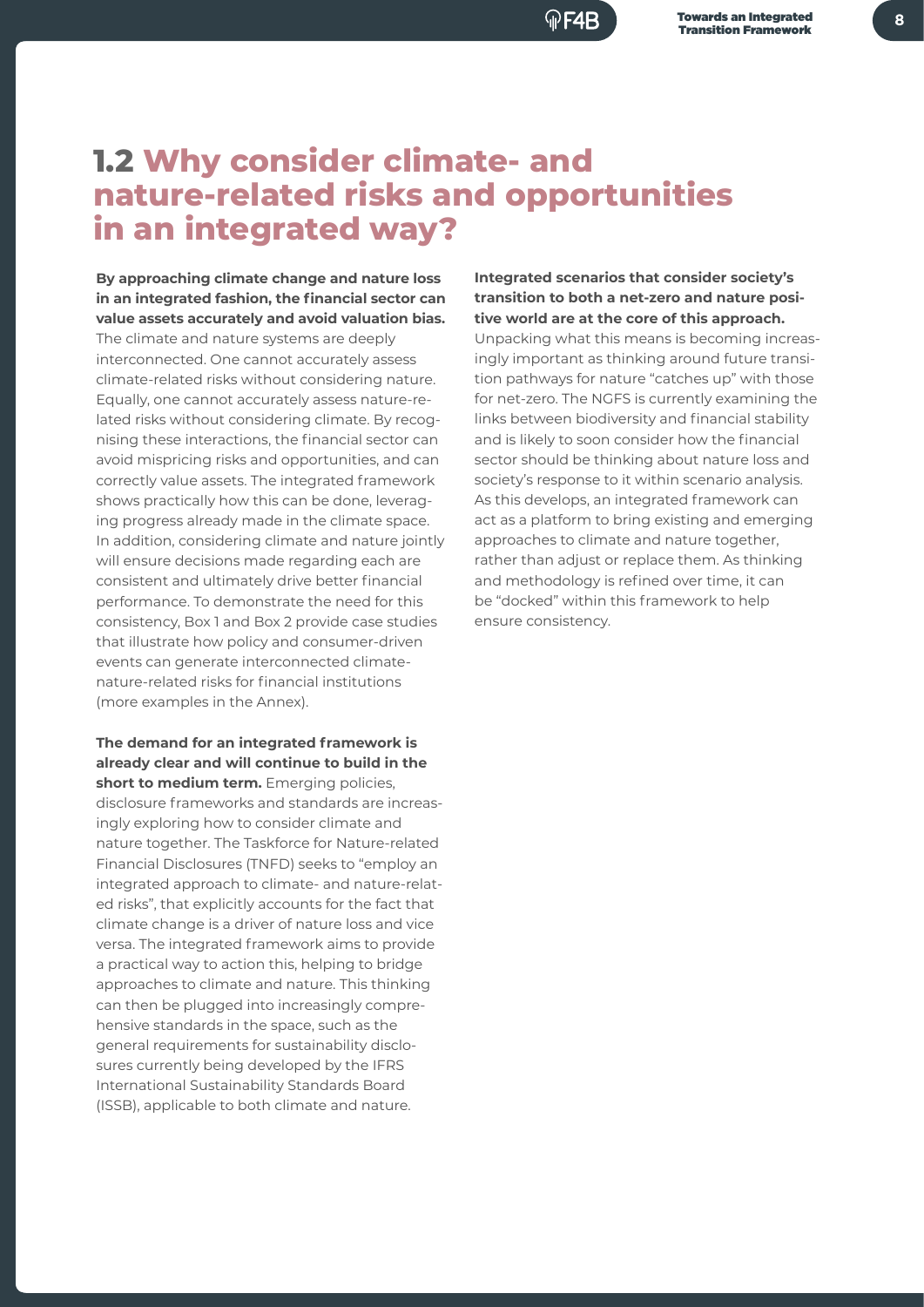

#### **BOX 1 Case study of financial risk from nature policy: protected areas**

**While significant uncertainty remains around the future of nature policy, the use of protected areas has become a focal point within the nature movement over the last several vears.** Currently, protected areas cover 17% of Earth's terrestrial and inland water, and 18% of its oceans.<sup>a</sup> An increasing number of countries have signed onto the '30by30' target – a target which aims to conserve at least 30% of the Earth under protected area status by 2030 – with over 100 countries supporting this goal as of September 2021.b

**The implementation of protected areas creates the risk of stranded assets in areas placed under protected status, creating both market risk and credit risk for financial institutions.** The sectors most at risk are those which are disproportionally located in biodiversity rich or sensitive ecosystems, putting them at increased risk of being placed under protected area status. This includes the agriculture, forestry, and mining sectors. As Figure 2 demonstrates, protected areas create market risk from reduced asset valuation and credit risk from increased default rates.

Figure 2 | Market and credit risk driven by the creation of protected areas

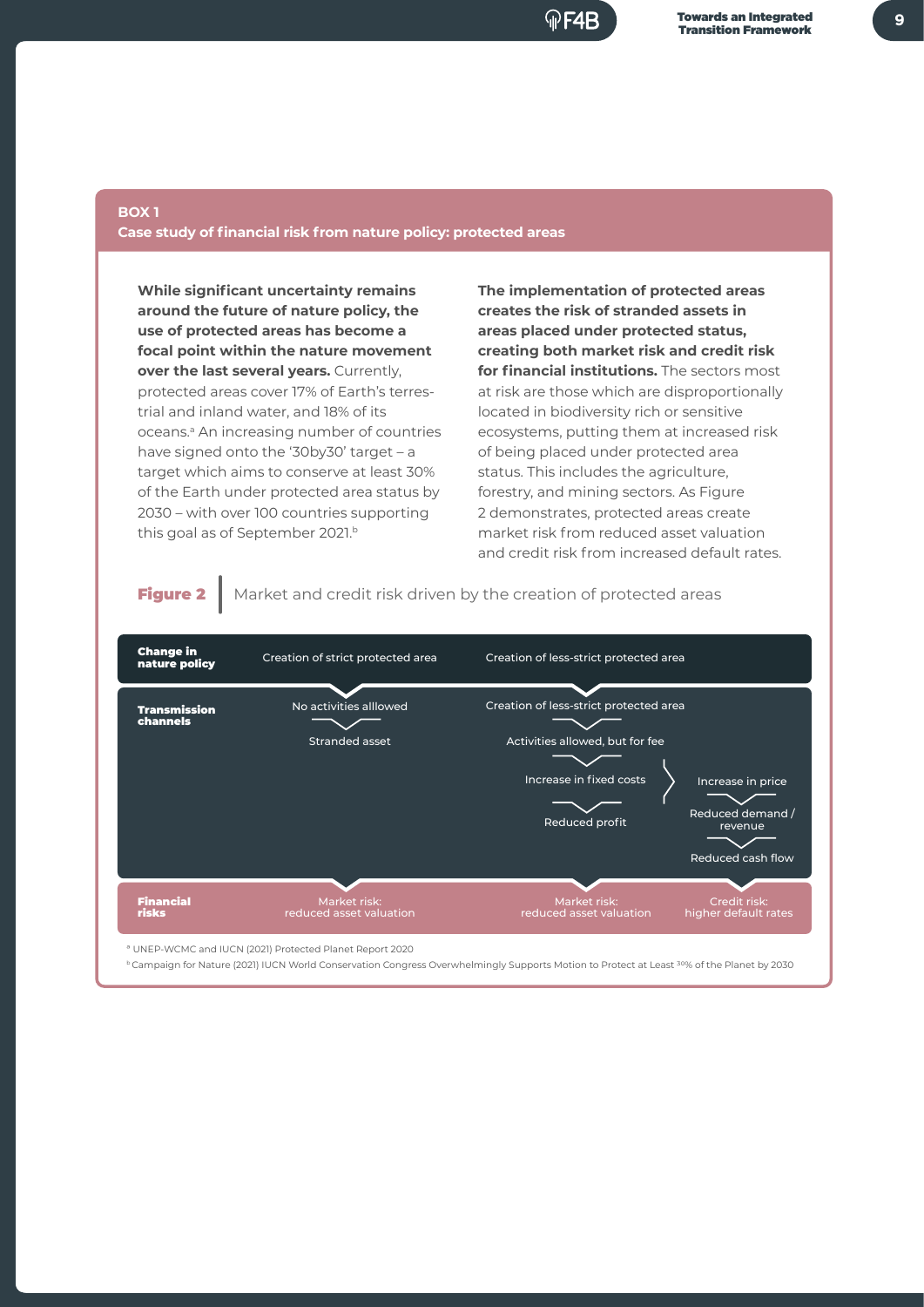

#### **BOX 2**

#### **Case study of financial risk from innovation: electric vehicles**

**Innovation around battery electric vehicles has major implications for global nature loss.** The deployment of electric vehicles (EVs) coupled with a low carbon energy supply is key to reducing carbon emissions. The impact of EVs on nature loss is, however, mixed. While EVs reduce ambient air pollution compared to vehicles with internal combustion engines (ICEs), increased demand for EVs also means increased demand for the metals required to produce EV batteries (i.e. lithium), leading to increased extraction activities and, thus, increased nature impact of mining.<sup>a</sup>

**The roll-out of electric vehicles creates opportunity for expansion into new markets, but also creates risk for FIs invested in ICE vehicle markets.**

For businesses which are quick to pivot, innovation in EVs creates the opportunity to expand into new markets and increase market share. These new technologies also bring forward new business models and therefore increased competition. As Figure 3 demonstrates, this creates market and credit risk for financial institutions invested in firms which continue to produce ICE vehicles.



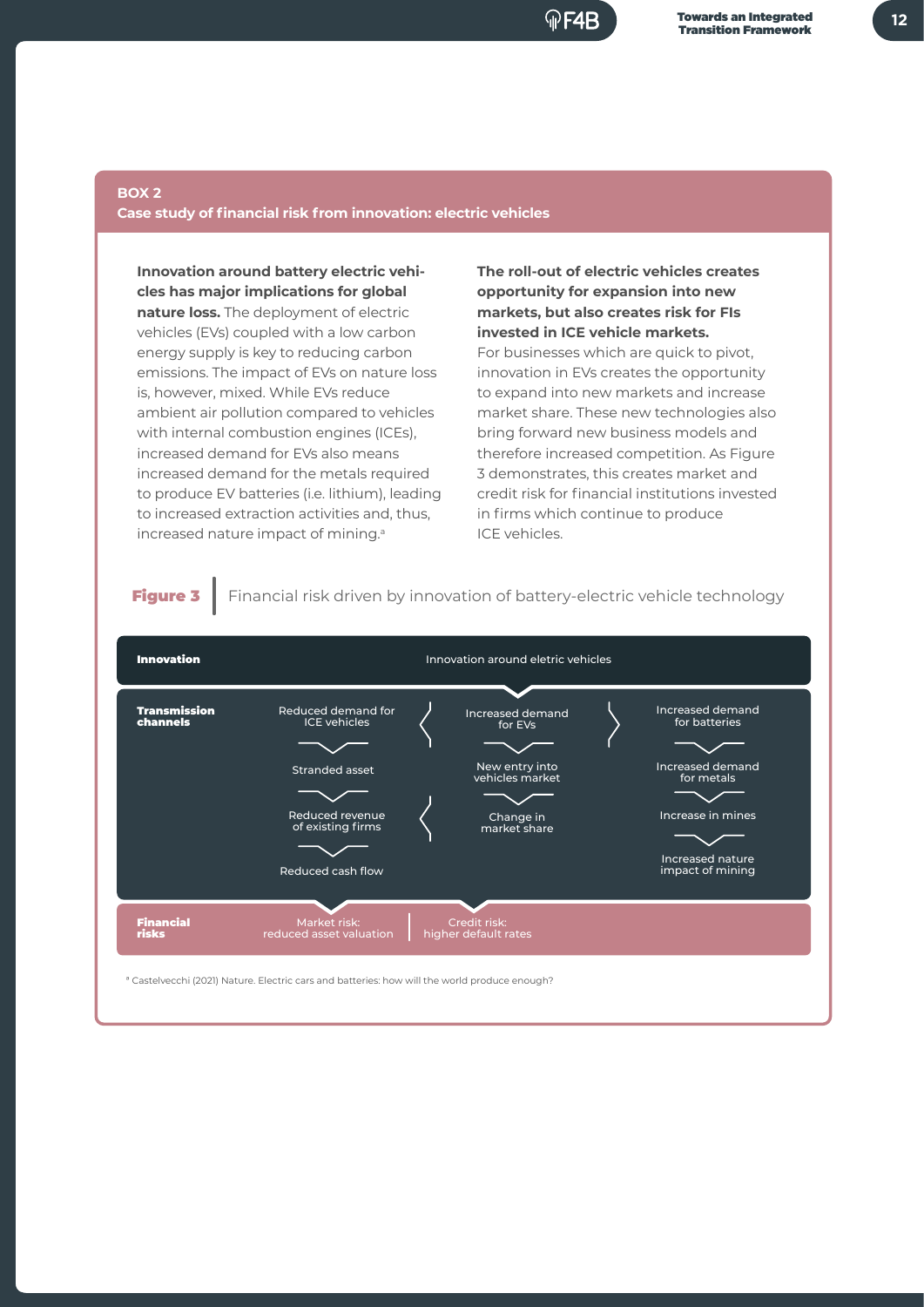Towards an Integrated

## **1.3 What an integrated framework offers**

**The framework helps FIs to look at climateand nature-related opportunities and risks in an integrated way and through a financial lens.**  Some FIs have begun thinking about nature-

related risks within environmental and social risk management frameworks, testing investments for adherence with corporate policies, but these are not typically integrated into core financial processes, such as risk management or asset pricing alongside climate risk.<sup>5</sup> There is now an opportunity to move from a qualitative approach to nature, to a quantitative approach, making use of and contributing to improvements in the available quality of data and scenarios.

**The similarities between climate- and nature-related risks and opportunities mean that existing climate frameworks lend themselves to integration with nature.** The classification of risks into physical and transition categories, for example, has direct parallels with nature-related risks. The opportunities map similarly. An integrated approach is possible while leaving intact the integrity of separate climate and nature risk tools.

The implication is that an integrated approach is not only necessary to ensure risks and opportunities are assessed accurately, but also practical, because we can build from the existing infrastructure used for climate-related risks.

**The framework is primarily intended for private financial institutions but can also be of use for public bodies as well as corporates.** The principles that underpin the framework are equally applicable to both private and public organizations and to both financial institutions and corporates. Climate and nature must always be considered together to reach an accurate assessment of risks and opportunities. Existing progress on climate can always be leveraged as a practical starting point for integrated thinking. Public development banks in particular, whose mandates often include both climate and nature performance, may find an integrated framework useful for better understanding risk and resilience and structuring an integrated approach to both transitions.

### **1.4 How to use an integrated framework as a tool**

The integrated framework has two dimensions: the content that allows FIs to understand how to integrate climate and nature, and the process to do so. Within these two dimensions of content and process, third party methodologies can be adopted to execute each component of the content or step of the process. In short, the framework is a tool for organising these methodologies. This allows the framework to act as a container for the methodologies, and for the methodologies to evolve independently of the framework.

## **1.5 How to navigate this document**

The remainder of this report is set out as follows:

**Section 2** lays out the key components of the content underpinning the framework;

**Section 3** details the steps of the process; and

**Section 4** illustrates how FIs can use the framework.

A series of technical appendices contain a definition of key terms and lay out a typology for naturerelated risks. For typologies of climate-related risks, please refer to the typologies developed by the TCFD<sup>6</sup> or Accountants for Sustainability.<sup>7</sup>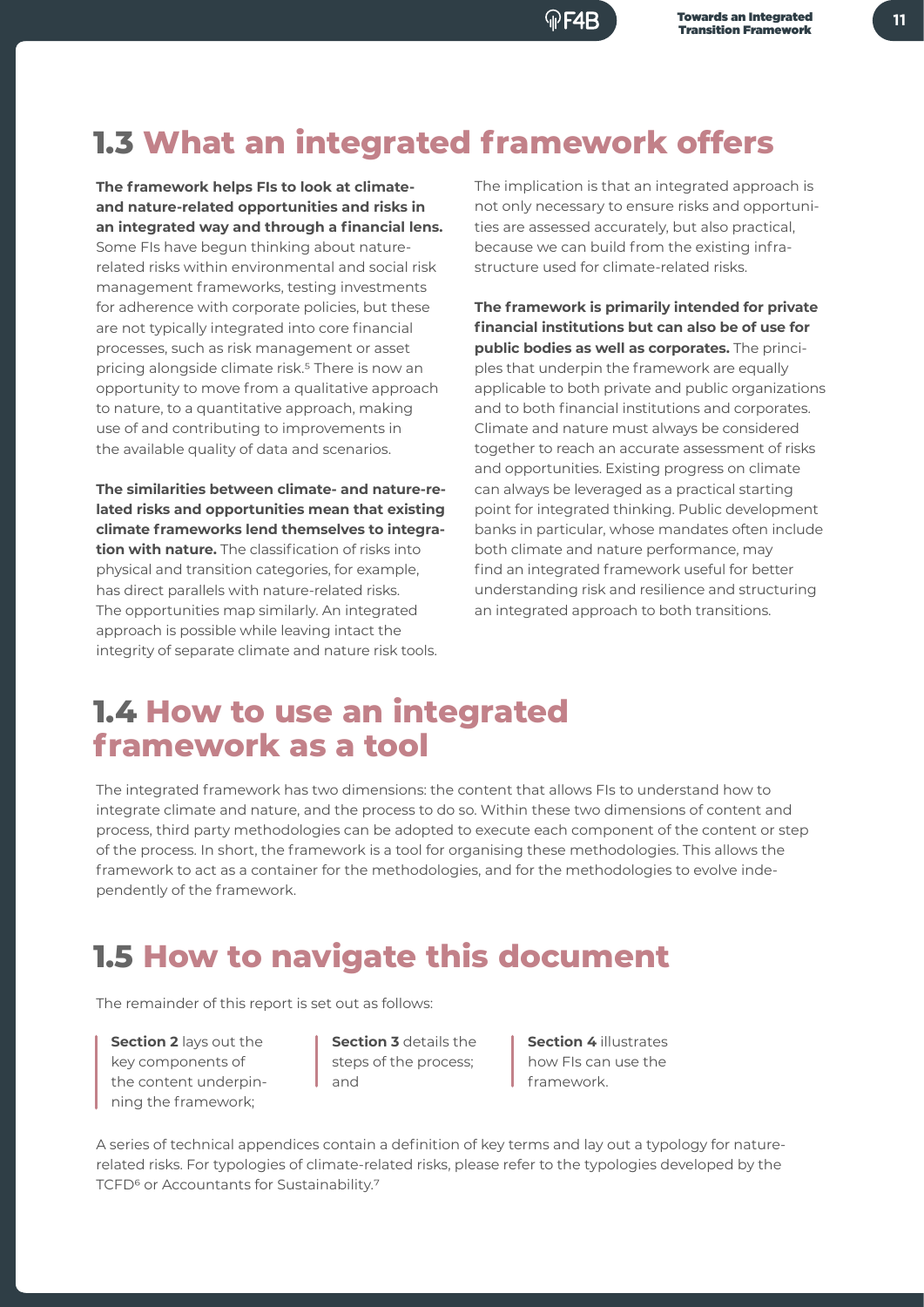# 2

## Integrated climate-nature risk content

The content of the integrated framework has five components:

Concepts and language;

Transmission channels from risk to value; <br> Approach to uncertainty;

Climate-nature interaction effects; and,

Aggregation.

This section describes each of these components in turn. They are then embedded in a five-step integrated process, described in Section 3.

## **Component 1 Integrated concepts and language**

**Financial impacts due to climate and nature lend themselves to similar typologies spanning physical, transition and systemic impacts for financial institutions.** Assessment frameworks for climate offer concepts and language suitable for an integrated climate-nature framework.

**Climate change and nature loss both create physical, transition and systemic risks. Physical risks (sometimes referred to as "biophysical risks" in the context of nature) include both long-term, chronic risks, and event-driven, acute risks.**  Transition risks include changes in policies, regulations and laws, technologies, market and consumer preferences which take place as a response to climate change or nature loss. Systemic risks include the aggregate macroeconomic impacts of widespread physical and transition risk across economies, which include both collapse of natural ecosystems and the collapse of the financial sector<sup>8</sup>. Climate change and nature loss both create each of these types of risks to the economy, creating material risk for financial institutions.

**As defined by the Taskforce on Nature-related Financial Disclosures (TNFD), "nature-related risks and opportunities" broadly refers to both opportunities and risks to an organisation created by the links between its activities and nature.9** These links include both the impact of an organisation on the state of nature, and its dependency on the ecosystem services that nature provides. An organisation's dependencies and impacts on nature are the key drivers of its physical and transition risks respectively. The same holds for opportunities. As ecosystem services cease to function properly, systemic risks at the portfolio and financial system levels can arise due to impacts and dependencies across the economy.10

**The integrated framework aligns key concepts for nature and climate.** It breaks down financial impact into opportunity and risk, and it deconstructs risk into physical, transition and systemic risk for both climate and nature.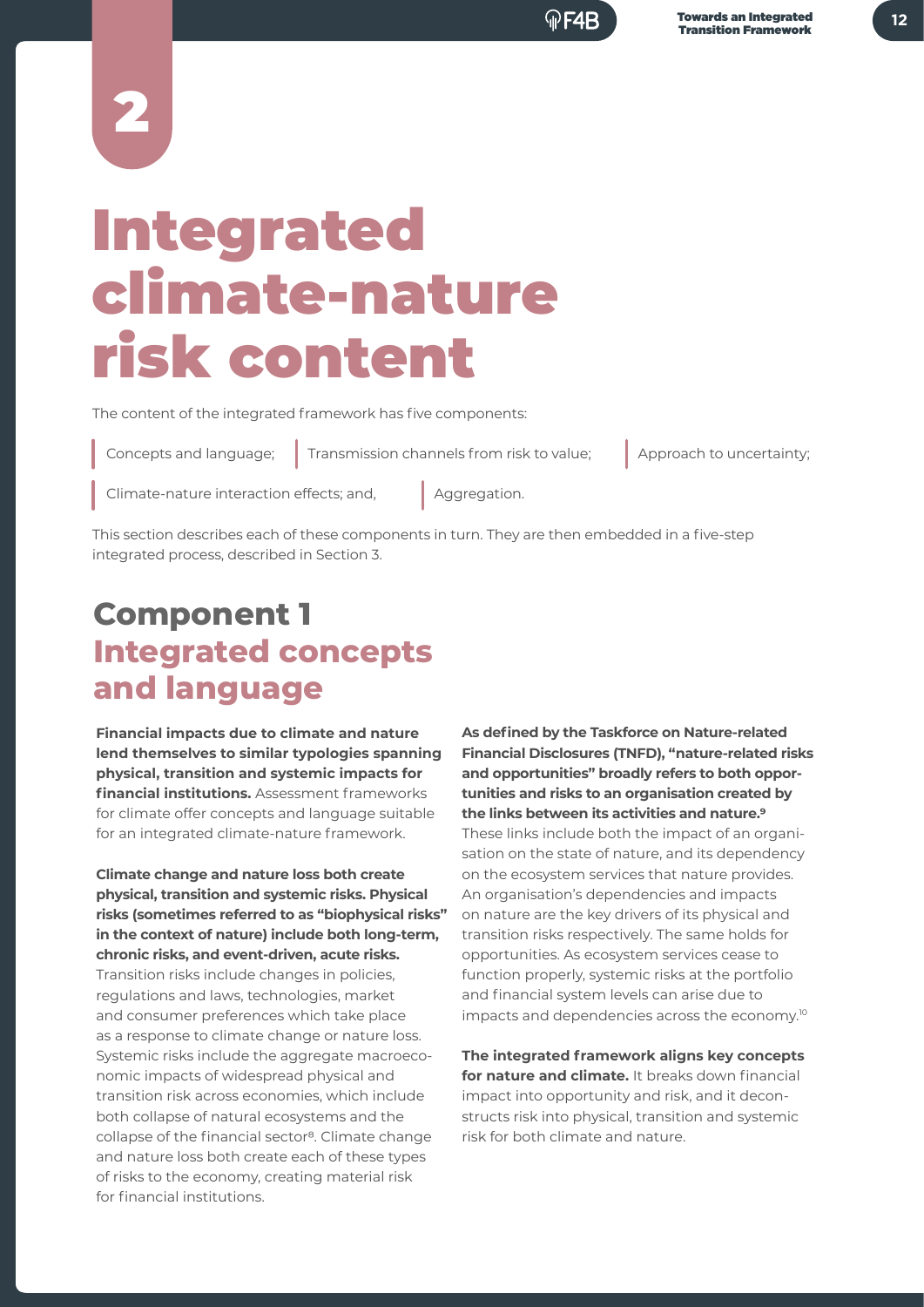## **Component 2 The channels transmitting risk onto value**

**The risks from climate change and nature loss affect the revenue, cost and risk profiles of companies, affecting asset and business valuation, and creating risk for financial institutions.** As shown in Figure 4, the channels of physical and transition risk, and by definition systemic risk, affect companies' cash flow statements and future risk profiles. As the value of an asset can be defined by the net present value of future

cash flows, these risks affect the valuation of assets and, for financial institutions, they create a variety of risks including credit, market, liquidity and operational risk.11 'Company' in the figure below refers to a company in the real economy, not including financial institutions. It is possible to adopt the same channels for transmitting risk and opportunity to asset value in an integrated framework.



**Source:** Adapted from TCFD (2017) Recommendations of the Task Force on Climate-related Financial Disclosures and NGFS (2021) Biodiversity and Financial Stability: Building the Case for Action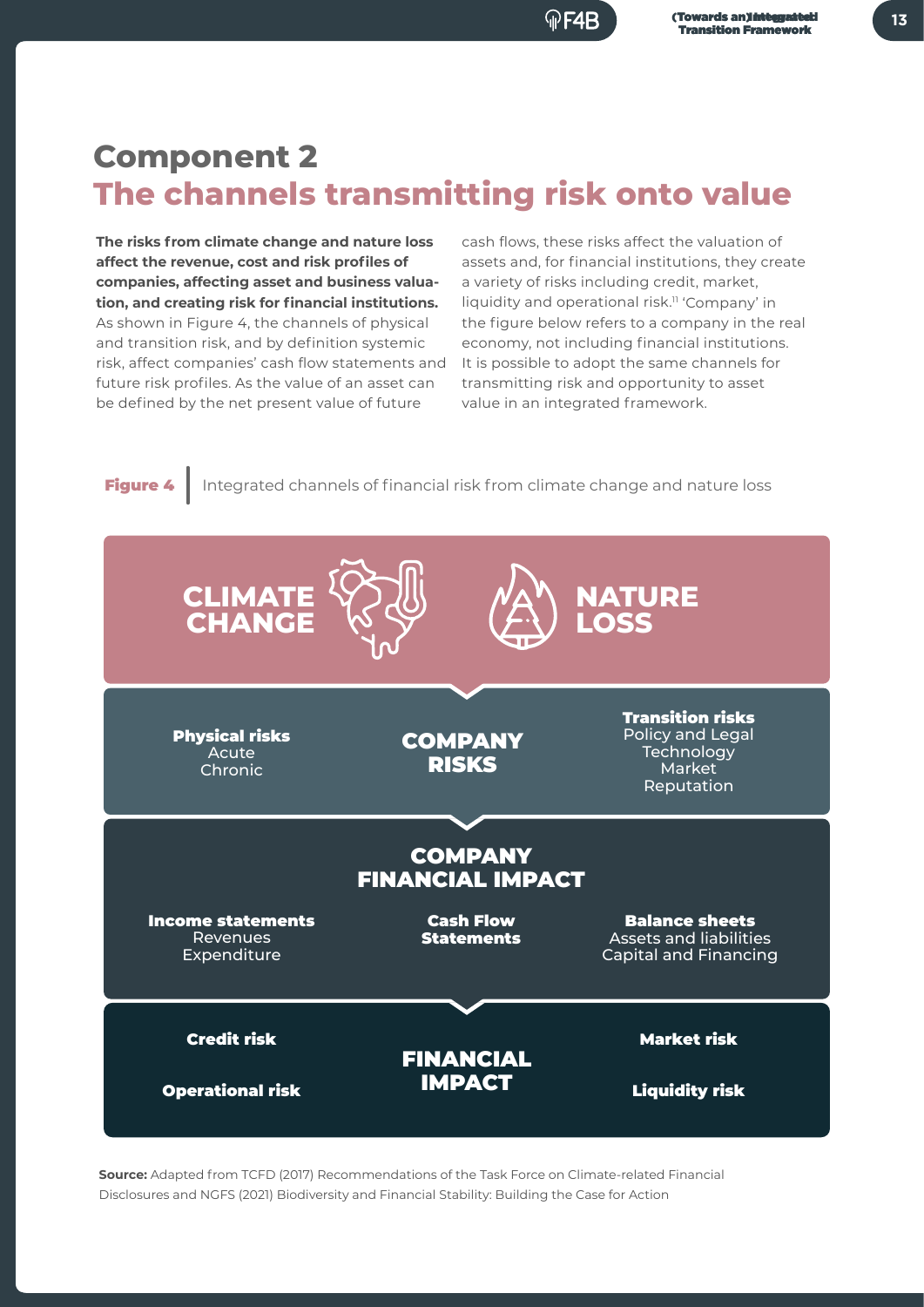## **Component 3 Integrated approach to uncertainty**

**Current approaches to assessing the risks and opportunities created by climate change employ an uncertainty-based approach often leveraging scenarios.** Given the uncertainty around the drivers of climate-related risk and opportunity, assessment of climate risk to date has largely been based around scenario analysis. This uses standardised scenarios such as those developed by the NGFS to assess the materiality of risks and opportunities under different future states of the world. The use of scenarios enables financial institutions to assess the effects of possible external conditions on their risk exposure, giving a picture of how risk and opportunity changes under, for example, more or less ambitious policy scenarios, more or less optimistic estimates of the dynamics of the climate, and assumptions about adaptive behaviour. Throughout its publications, the TCFD often discussed scenario analysis, including providing specific supplements to the recommendations offering guidance on their use.12 As a result, the TNFD may be expected to take a similar focus on scenario analysis as a tool to deal with uncertainty.

**An integrated approach uses scenarios to address uncertainty across both climate and nature and chooses internally consistent assumptions about climate and nature within those scenarios.**

The same approach to scenario analysis that has been deployed for climate can be used to consider climate and nature together. In particular, climate scenarios can be expanded to consider a range of nature loss and nature policy pathways to understand the resulting financial risks and opportunities for financial portfolios. In such an integrated framework, assumptions must be internally consistent. For example, in the integrated framework, the climate scenario assumptions about land use change are the same as the assumptions about land use change in the nature scenario.

## **Component 4 Interaction effects**

**Climate and nature systems interact, creating feedback loops and compounding risks which can be jointly accounted for.** A number of emerging frameworks in the space have provided initial guidance on the interactions between climate and nature including those put forward by the TNFD, CDSB and SBTN.<sup>13</sup> The framework presented below seeks to build on this existing work, offering suggestions for how financial institutions could action this within their assessment of risks and opportunities.

#### Feedback loops

**Climate and nature systems are interconnected, creating a feedback effect between climate change and nature loss.** Feedback occurs when the outputs of one system become inputs to another. In the case of climate change and nature loss, climate change is a driver of nature loss, and nature loss can also be a driver of climate change. This is illustrated in Figure 5, as well as how this exacerbates physical risk.

**There are several examples of feedback between climate change and nature loss.** For example, healthy ecosystems act as carbon sinks which mediate the carbon cycle and help

regulate the climate. Large-scale nature loss reduces the carbon storage potential of ecosystems, altering the carbon cycle and driving forward additional climate change. Similar feedback effects exist, for example, with nitrogen and water cycles. More examples can be found in the IPCC-IPBES joint report on biodiversity and climate change.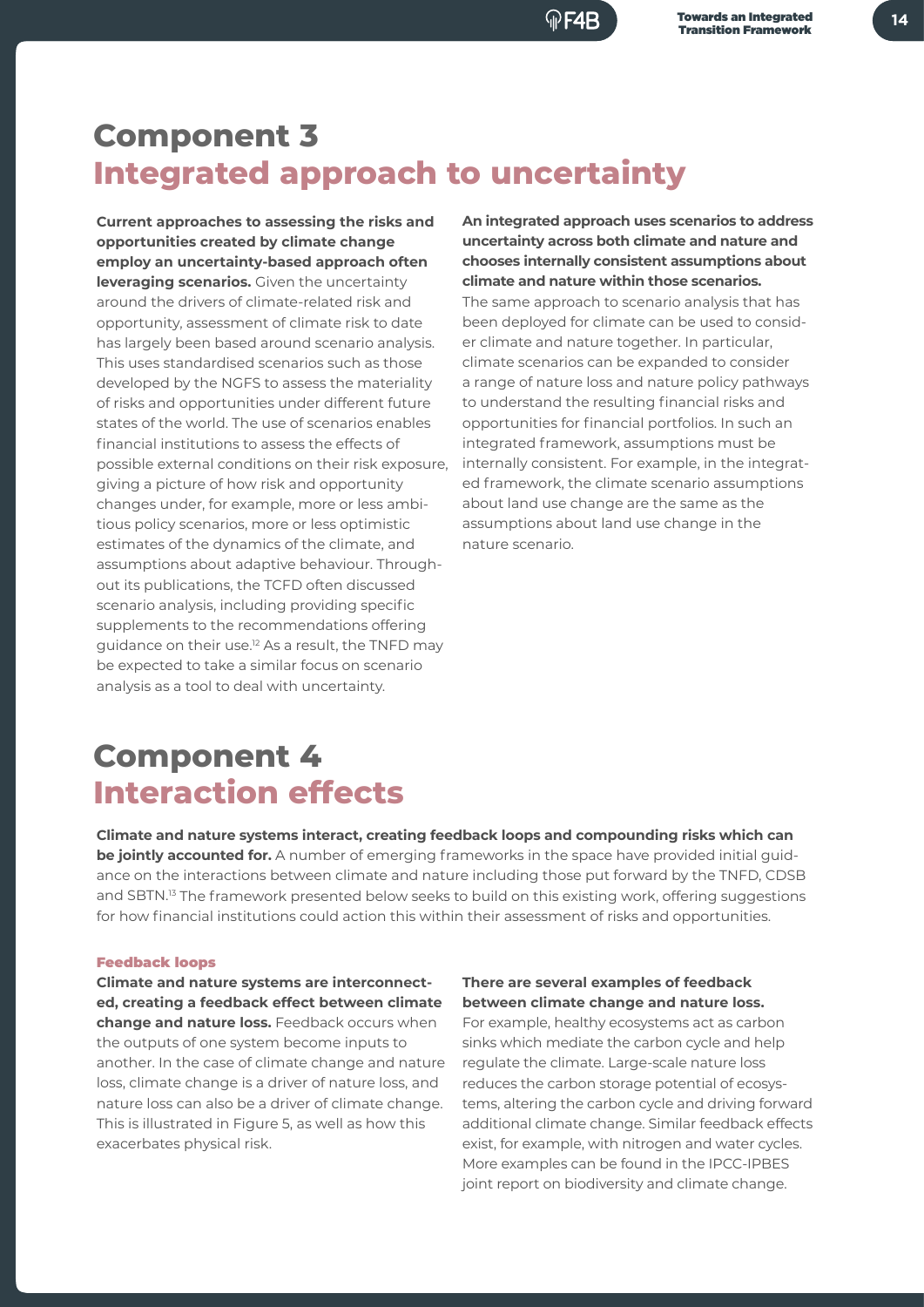### Figure 5 | Nature loss and climate change feed one another



**Source:** Vivid Economics

**As the feedback loop increases the pace of climate change and nature loss, this increases the urgency for a transition to a net-zero and nature-positive economy.** As described above, the rate of expected climate change will increase when account is taken of nature loss, and vice versa. As a result, physical risks will rise and there will be a greater need for policy, market and technological change to take earlier action to tackle climate and nature impacts. Accelerated action will lead to a faster than expected increase in transition risk. In summary, the feedback loop between climate and nature exacerbates both physical and transition risk.

#### Compound risks

**Some risks related to nature loss overlap with climate risks, creating a compounding effect, while others are additional.** A compound effect occurs when two systems affect the same outputs in a similar way. In the case of climate change and nature loss, both systems can drive the same financial risks for companies; see Figure 6. As these risks compound, they increase the magnitude of risk faced, and this may not occur in a linear way. In other words, the financial risk posed by climate and nature jointly may be greater than the sum of the financial risks posed by each individually. Not all climate and nature risks overlap, however; some nature-related risks create additional risks beyond those created by climate change (see Figure 6).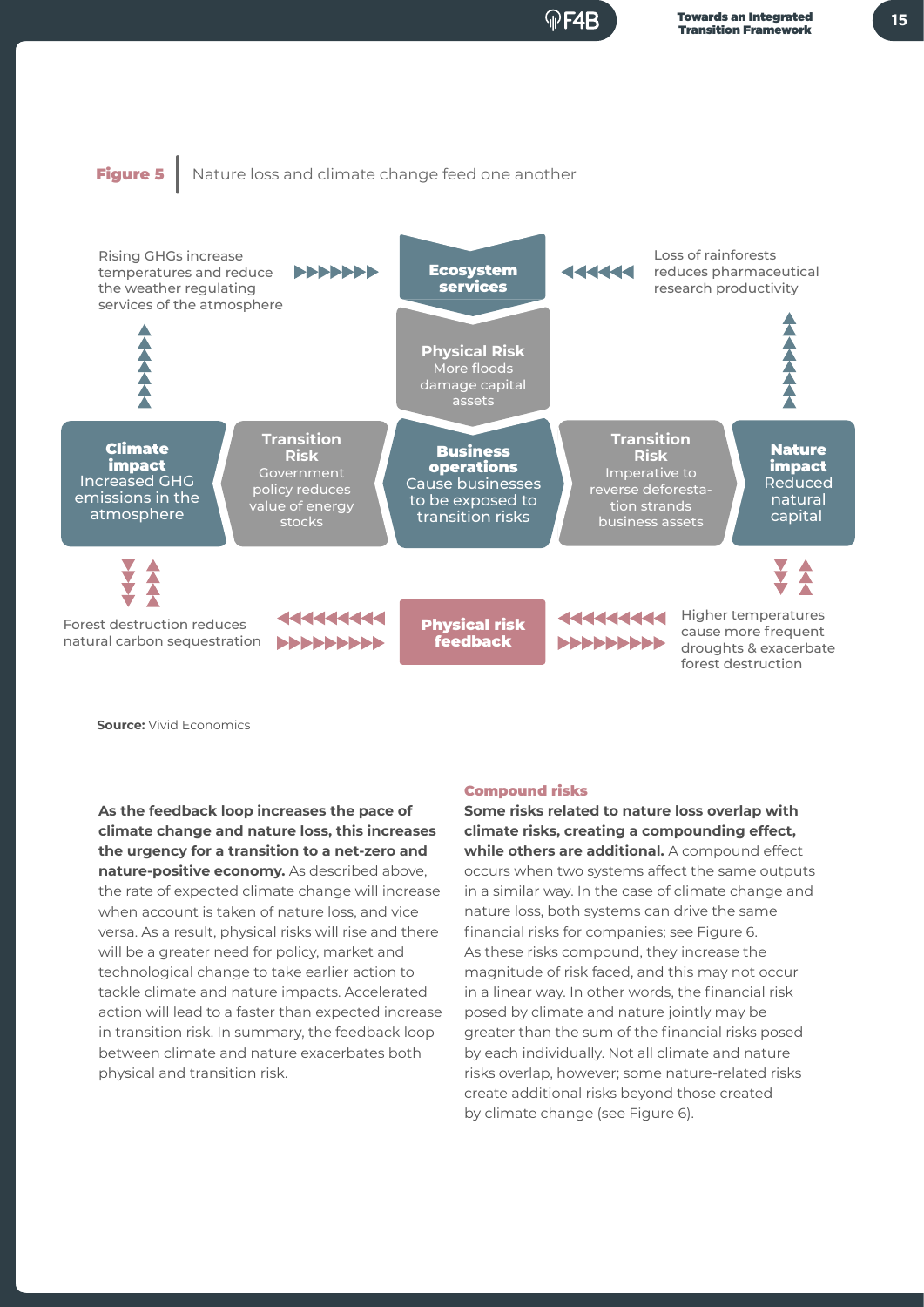F4R

Figure 6 Nature loss and climate change can combine to drive compound risks: an agriculture example



**Source:** Vivid Economics

**There are several examples of how the compounding effect between climate and nature works in practice.** For example, climate change

increases the frequency and severity of floods in some parts of the world, creating risk to physical assets located in those areas. At the same time, nature loss such as deforestation reduces the protective capacity of nature to act as a natural moderator of flood risk. As a result, climate change and nature loss compound the flood risk faced by businesses, meaning expected losses are greater when considered together. The compounding effect applies to opportunities as well. For example, investments in nature-based solutions can both improve nature outcomes and reduce vulnerability to climate risks.

**Climate- and nature-related transition risks can also be compounded.** One of the transition risks stemming from climate change is increased policy costs, for example through the payment of a carbon price on emissions. This increases costs for businesses which emit carbon as part of their production processes. Similarly, nature-related transition risks can generate policy costs for businesses. For example, the restriction of access to natural landscapes may mean that some companies need to pay additional costs to maintain access to the same inputs for their production processes. As a result, in this example, the two costs of carbon and access to nature-related inputs can be considered together to give a full picture of total transition risk.

**Some risks created by nature loss are independent of those created by climate change, and vice versa.**  While some nature-related risks overlap with those created by climate change, some nature-related risks are more independent of climate risks. For example, deforestation may be driven by market factors rather than by climate change, but it still results in a reduction in biodiversity. The loss of plant species has negative implications for pharmaceutical research, which depends on natural species as the basis for many new drugs. The loss of plant species as a nature-related risk therefore has direct financial implications for pharmaceutical companies which may not currently be being accounted for. On the other hand, climate risks that are direct to humans – like heat stress – are relatively independent from risks created by nature loss.

## **Component 5 Aggregation**

#### **The output of the integrated framework is an aggregate measure of opportunity and risk.**

This aggregated measure can sum climate risk, nature risk and any additional joint climate-nature risk, allowing the feedback and compounding effects described above to be properly accounted for. By adopting an aggregated measure, both private and public FIs can incorporate a more accurate value of climate and nature risk and opportunity into their core operations.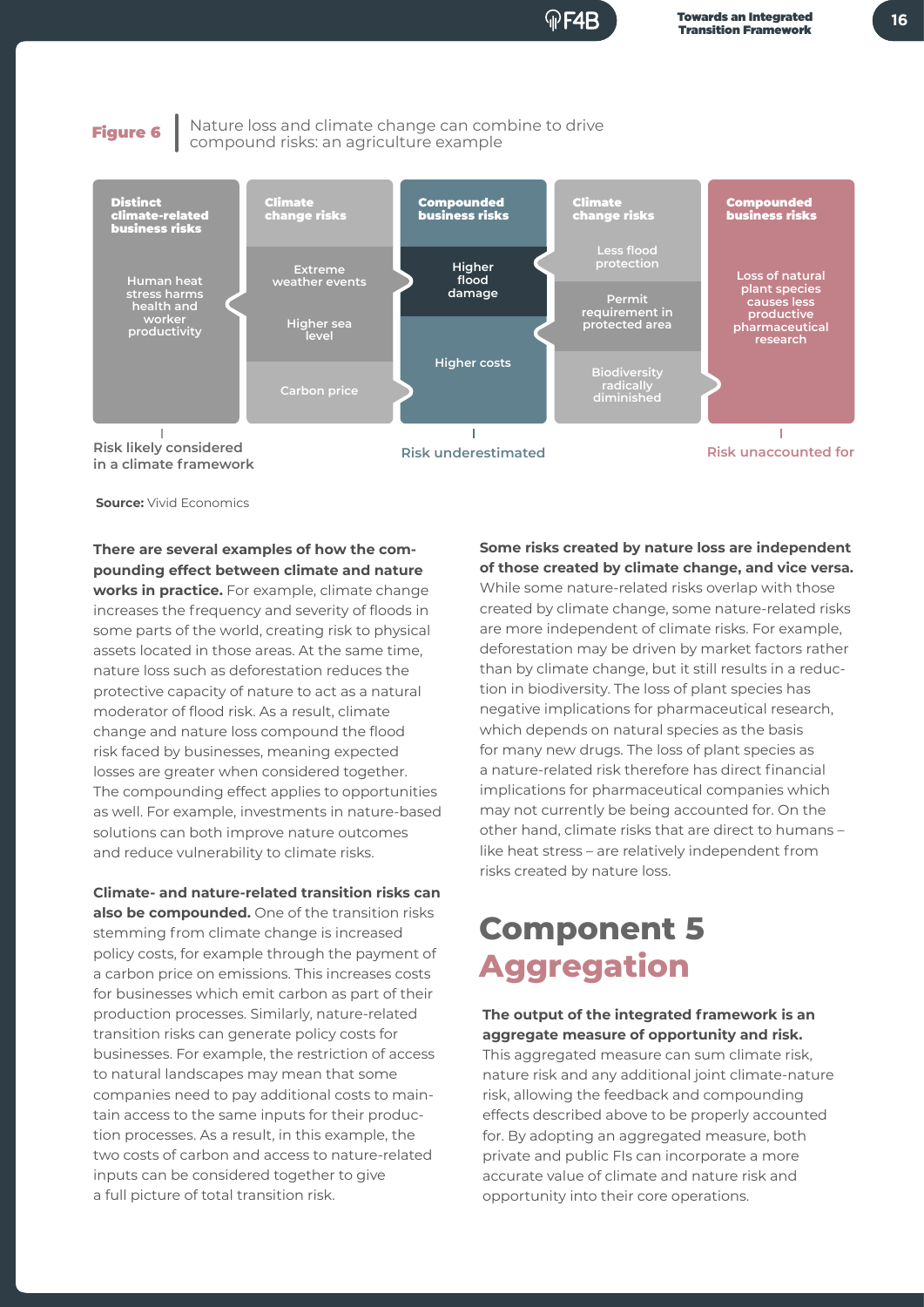3

## Integrated climate-nature risk process

The integrated process follows a similar structure to processes for climate risk, such as those developed by Accounting for Sustainability<sup>15</sup> and Principles for Responsible Investment (PRI).16

#### **The integrated climate-nature risk assessment framework is undertaken in five steps.**

The framework follows a value-at-risk approach, which is the 'best-in-class' approach. These steps are adaptable so that, for example, the approach could be simplified for FIs of a small scale or with a narrow scope.

The five steps below are also shown in Figure 7:

Identify value drivers and risks;

Assess risks;

Integrate climate-nature interactions;

Filter risks for materiality; and

 Aggregate risks into a joint climate-nature account.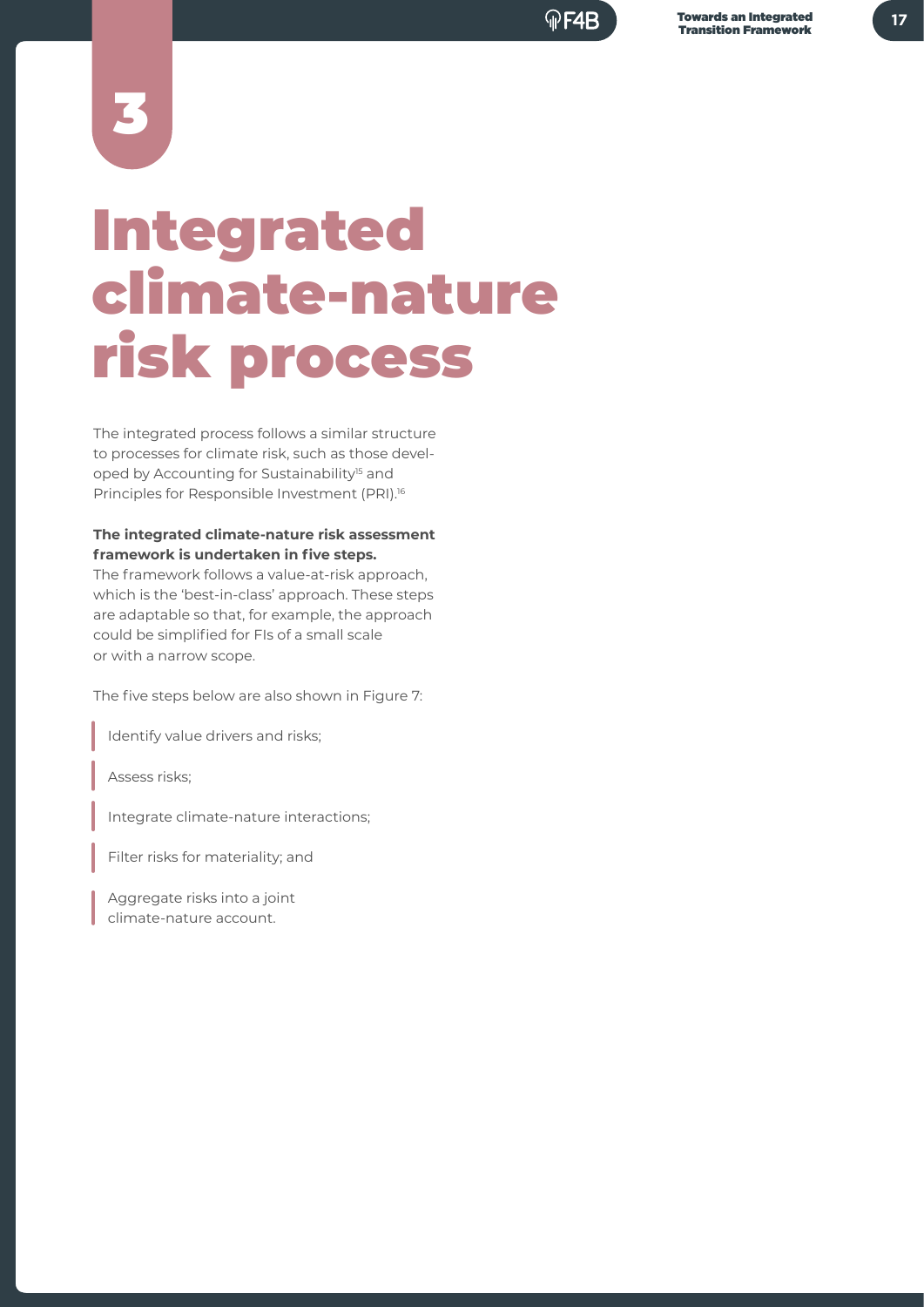**18**

### Figure 7 An integrated climate-nature risk assessment framework for asset valuation



**Source:** Adapted from Accounting for Sustainability (2021). Essential Guide to Valuations, Climate Change, TCFD (2017) Recommendations of the Task Force on Climate-related Financial Disclosures, and NGFS (2021) Biodiversity and Financial Stability: Building the Case for Action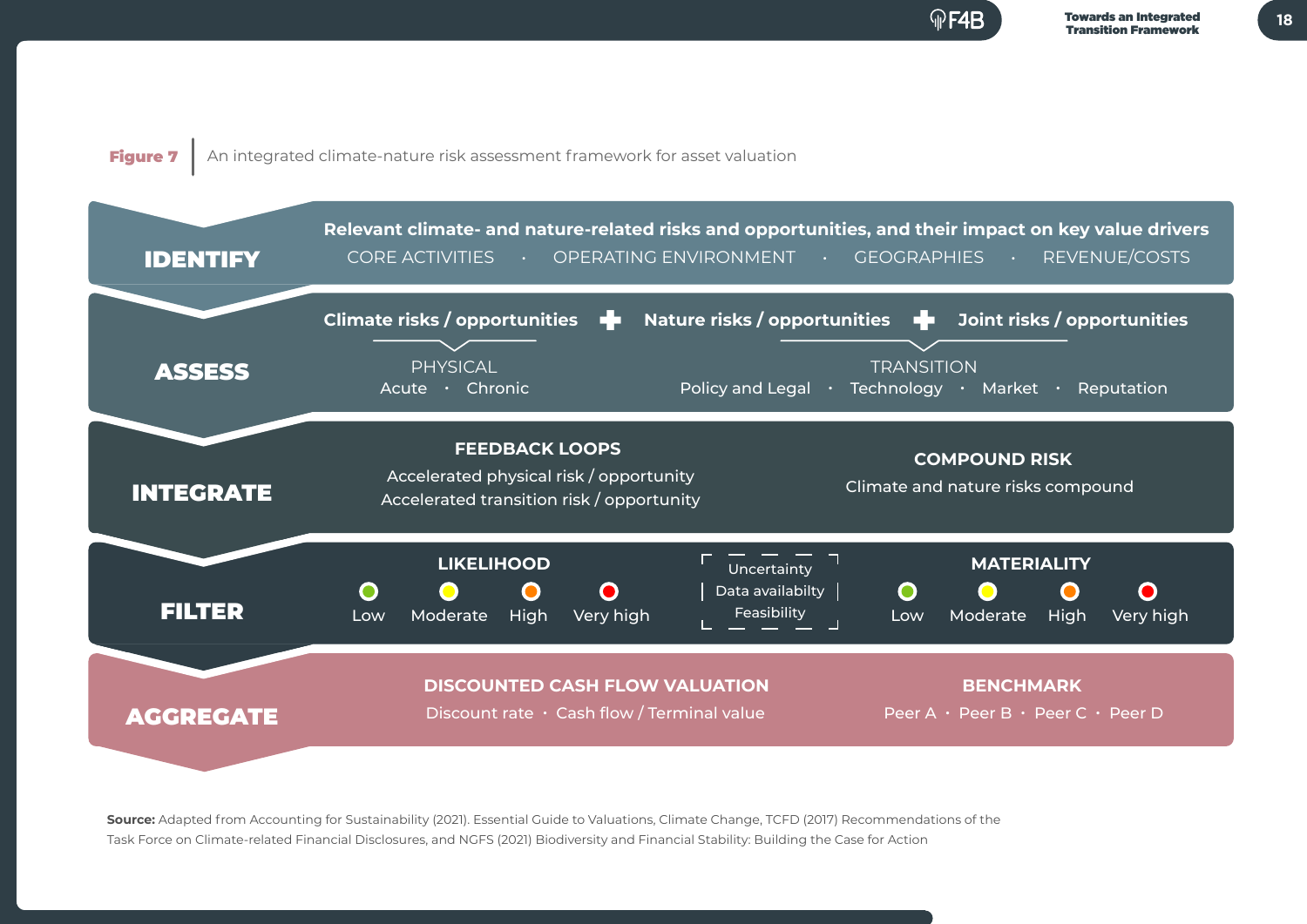### **Step 1 Identify risks and opportunities, and their effect/s on value drivers**

**This step identifies the key value drivers of the asset in question, as well as the opportunities and risks to those value drivers.** The financial impact of a risk or opportunity on asset value is determined by the properties of the risk or opportunity, and the way in which these affect the value drivers of the asset. The output of the step is a list of the climate- and nature-related risks and opportunities that the asset may be exposed to, and an understanding of the channels through which these risks or opportunities drive change in value. These channels can include the core activities related to that asset, the operating environment it exists within, the markets in which it trades, as well as other elements of its revenue and cost structure. For example, assets in nature-intensive sectors and biodiversity-rich environments will face a different set of risks and opportunities compared with those in other sectors and geographies. This step is typically included in the initial scoping stage of existing assessment frameworks such as those put forward by the TCFD, CDSB, SBTN, and the Natural Capital Protocol (NCP).<sup>17</sup> In particular, they identify relevant impacts and dependencies for nature, and relevant physical effects of climate change.

### **Step 2 Assess risks and opportunities**

**Once the risks and channels through which they change asset value have been identified, climate- and nature-related risks and opportunities can be assessed.** This includes establishing the time horizon over which risks, and opportunities, will be assessed, identifying how the relevant physical, transition and systemic risks and opportunities for the asset are likely to change over time, identifying the impact of potential risk mitigation, and relating those outputs to key value drivers. The TCFD, CDSB and SBTN frameworks provides, and the TNFD framework will provide, a guide to the key risks and value considerations for FIs to focus on for climate- and nature-related risk, typically included as part of a materiality assessment. This includes the use of scenario analysis to assess how risks and opportunities are likely to change in the future.

### **Step 3 Integrate climate -nature interactions**

**After assessing climate- and nature-related risks and opportunities as distinct risks, the assessment considers the ways in which the risks interact with and compound one another.** These include positive feedback loops which exacerbate both physical and transition risk, for example under joint climate-nature transition policy scenarios. These also include compound risks from climate and nature, as described in Section 2. This step would form an extra consideration under the materiality assessment of existing assessment frameworks such as those put forward by the TCFD, CDSB, SBTN, and NCP.<sup>18</sup>

### **Step 4 Filter risks for materiality (including likelihood)**

**Using the list of individual and compound climateand nature-related risks or opportunities, this step estimates the financial impact on asset values and selects those financial impacts which are material.**

This step introduces the likelihood of impacts occurring under the range of climate-nature scenarios used, and combines this with the magnitude of those impacts on asset financial performance, producing an estimate of expected change in asset value. This step is typically included as the final consideration of a materiality assessment in existing assessment frameworks such as those put forward by the TCFD, CDSB, SBTN, and NCP.<sup>19</sup>

### **Step 5 Aggregate risks and opportunities into a joint climate-nature account**

**In this final step, the filtered list of risks is aggregated to show the total financial impact on asset value.**

Two methodologies are typically used: discounted cash flow models, and benchmarking. Under the discounted cash flow approach, each risk or opportunity affects either the discount rate or the cash flow of the asset and is translated into a value change. Under the benchmarking approach, asset values are then compared to a range of peers which share similar characteristics to the asset in question.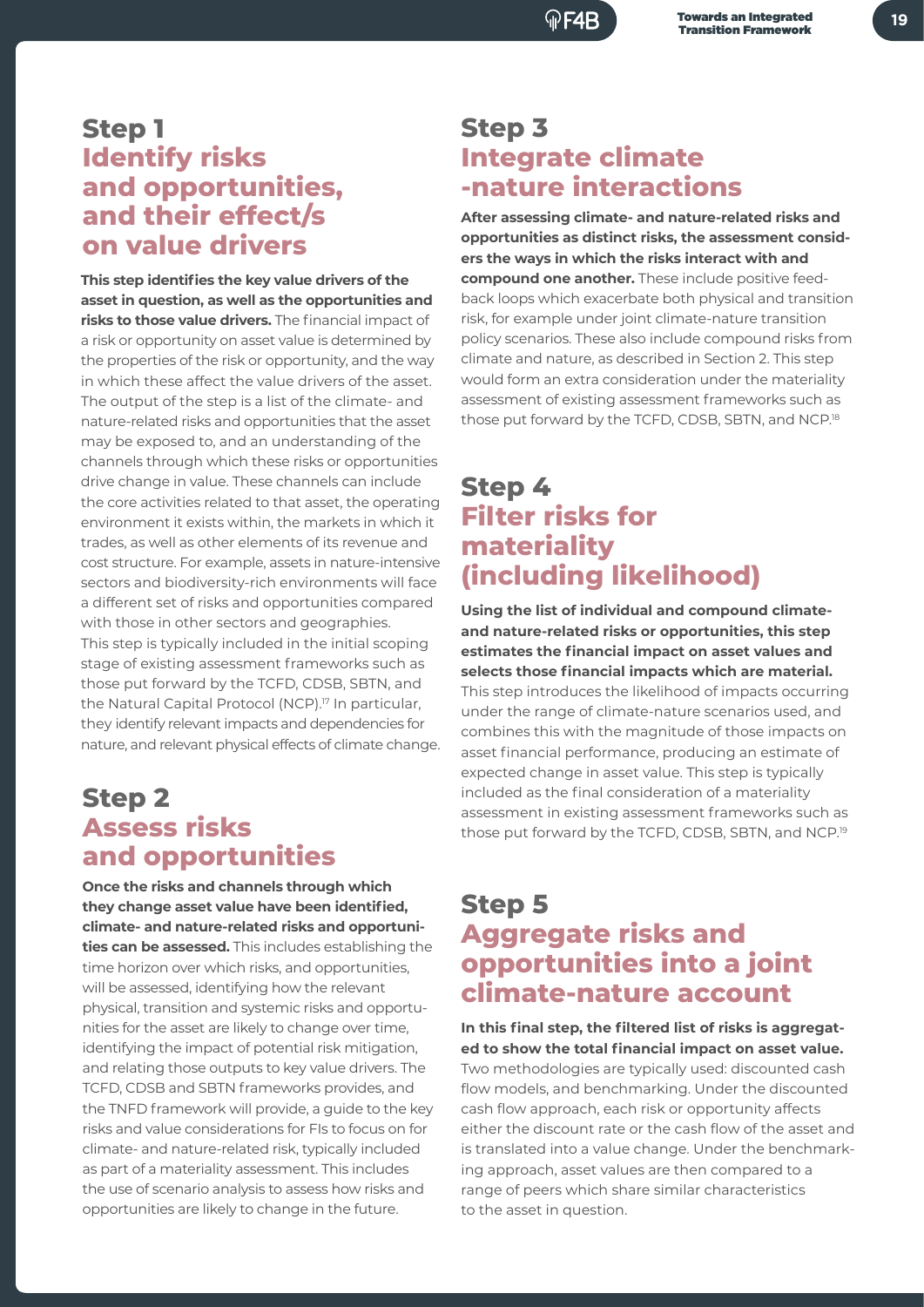4

## Using the integrated framework

## **4.1 How to integrate existing approaches**

**The Task Force on Climate-related Financial Disclosures (TCFD) recommends that reporting entities consider risks that they consider financially material.** The TCFD was formed with the aim of increasing market transparency and stability by developing a framework to help public companies and FIs disclose climate-related risks and opportunities.20 Published in 2017, the TCFD's framework is based on a financial materiality approach, recommending scenario analysis to assess the financial risk of climate change on individual companies under scenarios of physical climate impacts and climate policy.21 In particular, the TCFD framework is largely focused on risks to companies themselves ('outside-in') rather than the impact of companies on climate change ('inside-out').22 This focus places a greater emphasis on short-term financial risk resulting from existing or announced policies such as carbon pricing.

#### **In practice, FIs have taken a broader approach to climate risk, considering impacts and associated long-term risks alongside short-term risk.**

The financial sector's approach to climate risk assessment, management and reporting has evolved to extend beyond the TCFD framework to include longer-term risk management strategies such as alignment to the Paris Agreement. It also has a clear focus on measuring and reporting portfolio-level emissions, representing a shift of thinking to consider impacts. This means reporting accounts for both how climate change impacts FIs ('outside-in') and also how FIs impact climate change ('inside-out'). Central banks have placed increasing attention on long-term systemic risks by undertaking stress testing under climate scenarios, such as those developed by the NGFS. The result is a long-term, impact-focused approach to risk across the financial sector that extends beyond a narrower focus on short-term financial materiality.

**This comprehensive view is especially relevant for nature-related risks, where evidence on physical impacts and plans for future policy are less well developed.** Climate policy, while still uncertain in the long-term, comprises a relatively clear set of policy instruments which affect asset value. Political leaders and policy makers are, however, at an earlier stage of policy development to tackle the nature crisis, though this situation is evolving. G7 and G20 countries, as well as the overarching global nature policy-setting body, the UN Convention on Biological Diversity, are rapidly placing priority on the nature crisis alongside the climate crisis. Nevertheless, the current state of public policy on nature makes it hard for most FIs to undertake a short-term assessment of financial risk for nature in a way that allows them to incorporate these as material risks.

#### **A longer-term, holistic approach incorporates both risks to FIs ('outside-in') and impact on nature ('inside-out') and opportunities.**

The Taskforce on Nature-related Financial Disclosures (TNFD) embraces this approach, building on the TCFD's framework, and including both risk and impact. The TNFD's approach accounts for both the way nature affects businesses and FIs ('outside-in'), and the way businesses and FIs affect nature ('inside-out'). It considers naturerelated risks to include both short-term and long-term financial risks. The TNFD views this long-term approach as essential.<sup>24</sup>

**In line with this approach, the framework presented in this report helps institutions to more accurately value assets and associated expected cash flows.** To that extent, this framework applies to both private and public financial institutions that base investment decision on these criteria. Where public institutions focus on factors outside of the realm of asset valuation (e.g. value for money considerations), the framework in this report should be expanded.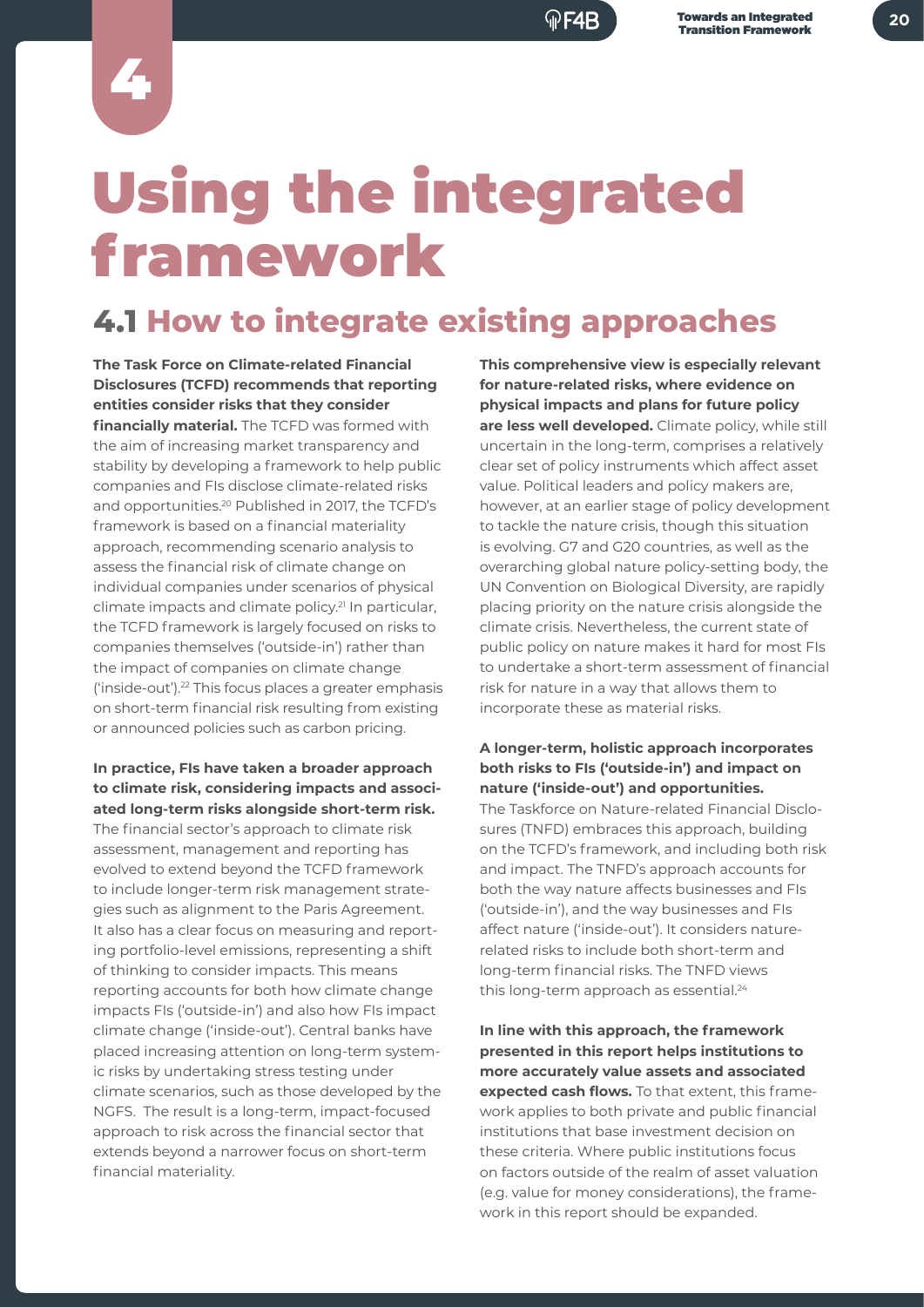### (⊕F4R

## **4.2 How to incorporate the framework into management architecture**

**The integrated climate-nature framework applies to all core financial institution management functions, including governance, strategy, and risk management.**

In **governance**: Visibility of climate- and nature-related risks and opportunities are required at the board and management level to monitor and guide strategy and risk management; to comply with public and internal financial and regulatory reporting processes; to and monitor compliance with corporate policy.

In **strategy**: Insights into how climate and nature drive value creation and value-at-risk help with optimising capital allocation, financial planning, and corporate strategy, including product development, research and acquisitions.

In **risk management**: The use of metrics and data related to climate and nature impacts and risks supports risk assessment, risk mitigation policies and processes, adaptation, and communication including financial, legal, reputational and broader risk.

**Even though FIs are the target user group, corporates can also use the framework as a starting point to build out a set of strategies congruent with a more accurate, natureinclusive accounting of revenues and costs.** This framework can be expanded, if needed, to plug into the strategy and management approaches of corporates.

## **4.3 How to tailor the framework**

**FIs can use this framework to adapt and expand existing climate frameworks into a joint climate-nature assessment framework.** For all institutions, this will unlock value through both risk management and opportunity creation, but institutions can emphasise aspects of particular interest and relevance to their context.

#### **There are several methodological shifts or adaptations that institutions can make to simplify the proposed integrated framework.**

Where computing 'expected value-at-risk' is prohibitively difficult, value-at-risk can be calculated under a range of clearly defined scenarios. This removes the need to assess the likelihood of an event or series of events.

Incorporating broader qualitative indicators within the framework can help financial institutions to complement quantitative analysis and overcome gaps.

Shift to qualitative measures of risk while data and risk assessment capacity improves and becomes more widely available.

Reduce the sectoral and/or geographical scope of the assessment.

Begin by considering only how climate-related risks would change under a joint climate-nature scenario before moving on to nature-related risks.

Financial institutions can focus first on compound risks, and then expand over time to consider additional nature-specific risks.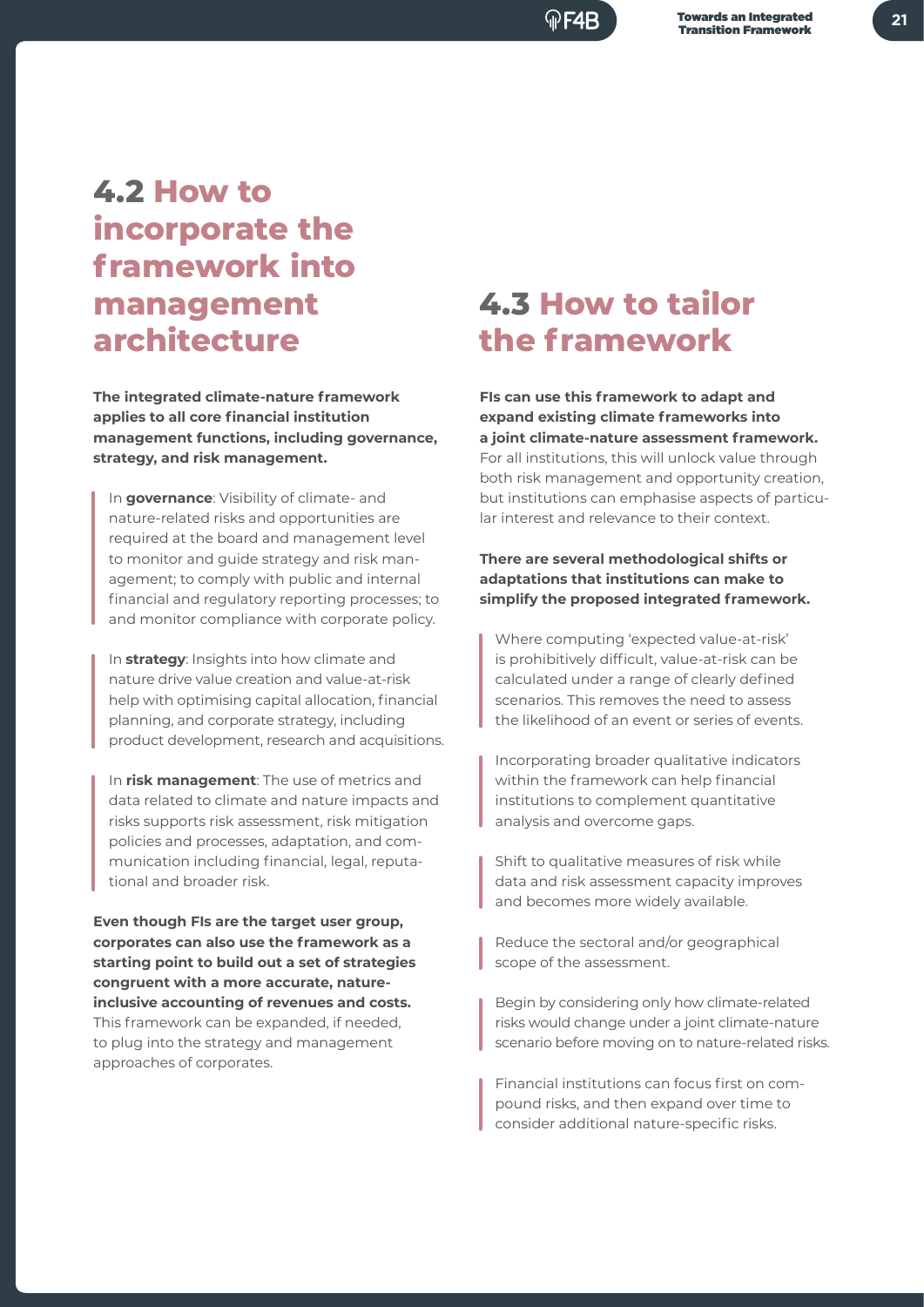# Appentices

5

## **A.1 Glossary of key terms**

**Financial materiality** – a traditional view of materiality which considers impacts of climate change and nature loss on a business or institution which would impact the judgement of an informed investor.

**Outside-in risks** – the impacts of climate change and nature loss on a business or institution

**Inside-out risks** – the impacts of that business or institution on the climate and on nature.

**Physical risk** – the risks which arise from the impact of climate change and nature loss on physical assets, people, and the economy.

**Acute risk** – physical risks which are event-driven, including weather events or natural disasters.

**Chronic risk** – physical risks which stem from longer-term shifts in climate or nature systems, including changes in long-term temperature patterns or the availability of resources.

**Transition risk** – the risks which arise from the various ways in which society transitions to a low-carbon, nature-positive economy.

**Policy and legal risk** – transition risks which arise from changes in policy, regulation, and laws which are aimed at reaching climate and nature goals and targets.

**Technology risk** – transition risks which arise from changes in technology and innovation which support the transition to a low-carbon, nature-positive economy.

**Market risk** (within transition risk) – transition risks which arise from shifts in consumer preferences around climate change and nature loss which impact consumption and demand patterns.

**Reputational risk** – transition risks which arise from changing consumer and investor sentiment around climate change and nature loss which can damage the reputation or brand of a business or institution.

**Systemic risk** – the risk that the climate or nature system no longer functions properly or risks to system-wide financial stability.

**Financial risk** – the risks that arise from climate change and nature loss from efforts to mitigate them, their related impacts, and their economic and financial consequences.

**Credit risk** – the risk that climate and nature risk drivers reduce borrowers' ability to repay and service debt or banks' ability to fully recover the value of a loan in the event of default.

**Operational risk** – the risk of increasing legal and regulatory compliance associated with climate or nature-sensitive investments and businesses.

**Market risk** (within risks to financial institutions) – the risk of reduced financial asset values, including the potential to trigger large, sudden and negative price adjustments where climate and nature risk are not yet incorporated into prices.

**Liquidity risk** – the risk that banks' access to stable sources of funding could be reduced as market conditions change.

**Tipping point** – a level of change in the climate or nature system beyond which a system reorganises, often abruptly, and does not return to its initial state even if the drivers of the change are abated.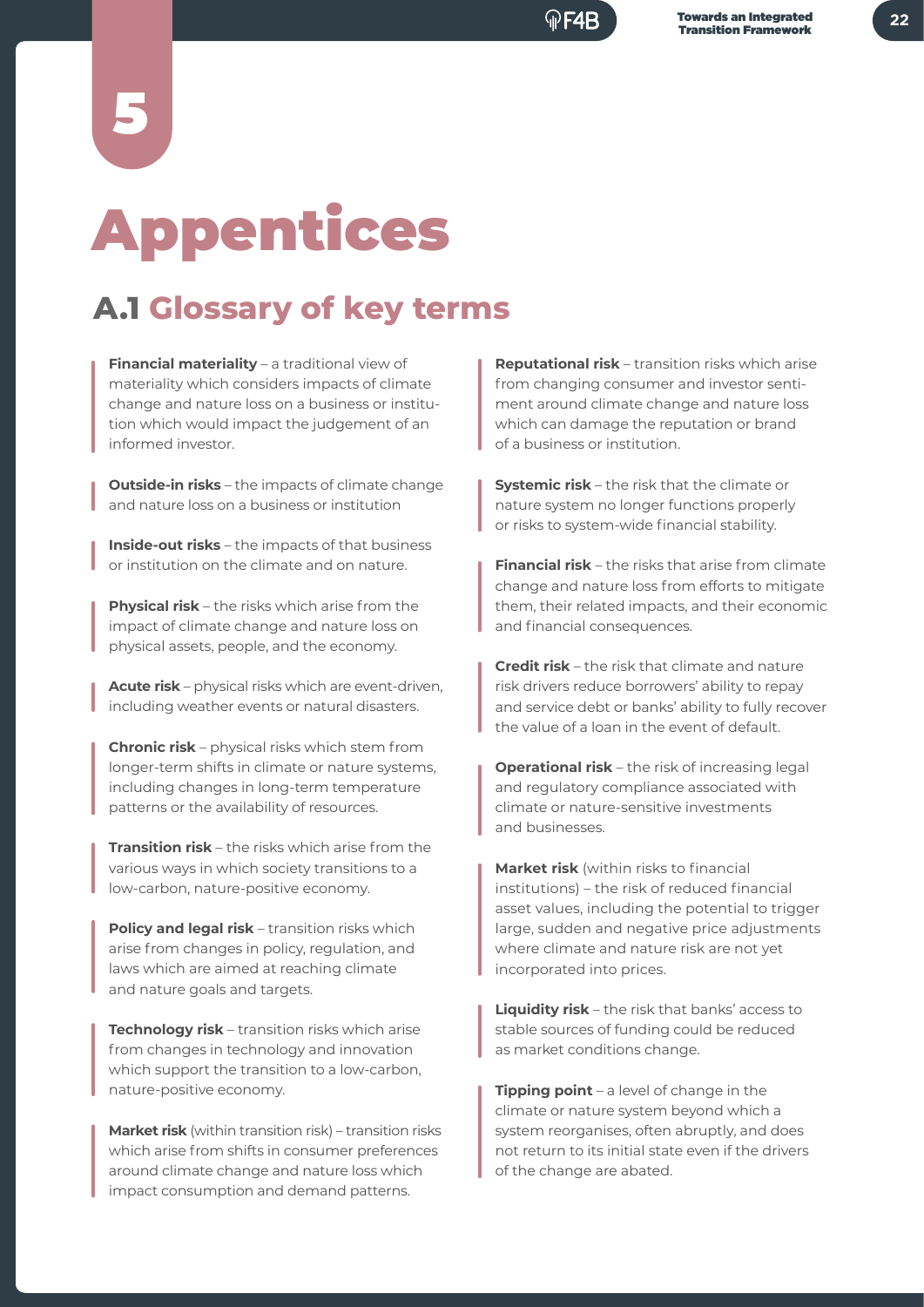**23**

## **A.2 Summary of nature-related risks**

While TCFD recommendations provide a categorisation of the climate-related risk channels that should be considered, such guidance does not yet exist for nature. Figure 8 highlights a selection of value considerations which could be used for an initial assessment of nature-related risks. A complete categorisation of nature-related risks will be a key output of the TNFD, to be released in summer 2023. Further details on each channel and examples of how they translate into financial risk can be found in A3.

**Figure 8** Drivers of physical, transition, and systemic nature-related risk

| <b>DESCRIPTION</b>    |                                                                                                                                                                                                                                                                                                                                                                                                                                                                 | <b>VALUE CONSIDERATIONS</b>                                                                                                                                                                   |  |  |  |
|-----------------------|-----------------------------------------------------------------------------------------------------------------------------------------------------------------------------------------------------------------------------------------------------------------------------------------------------------------------------------------------------------------------------------------------------------------------------------------------------------------|-----------------------------------------------------------------------------------------------------------------------------------------------------------------------------------------------|--|--|--|
| <b>PHYSICAL RISKS</b> |                                                                                                                                                                                                                                                                                                                                                                                                                                                                 |                                                                                                                                                                                               |  |  |  |
|                       | <b>Enabling production (chronic)</b><br>Businesses rely on ecosystem services for their production processes. A change in the provision<br>of ecosystem services due to nature loss causes businesses productivity to change over time.<br>Examples of ecosystem services which enable and regulate production processes include:<br>Maintenance of air, water, and soil quality<br>Crop pollination<br>Water flow maintenance<br>Water filtration and dilution | · Reduced production capacity<br>in the long-term<br>· Increased costs of production<br>· Change in commodity supply and,<br>therefore, prices                                                |  |  |  |
|                       | <b>Direct inputs (chronic)</b><br>Businesses use natural materials as direct inputs. A change in the availability of those inputs due to nature<br>loss causes input prices to change over time.<br>Examples of direct inputs whose availability may be impacted by nature loss include:<br>Fibres such as cotton, wood, or hemp<br>Ground and/or surface water<br>Genetic materials                                                                            | · Change in long-term<br>availability of production inputs<br>· Change in commodity supply and,<br>therefore, prices                                                                          |  |  |  |
|                       | <b>Protection from disasters (acute)</b><br>Businesses rely on the protective role that natural assets have in mitigating the impact of disasters.<br>Nature loss reduces the protective capacity of natural assets causing a change in damages from disasters.<br>Examples of protection provided by natural assets include:<br>Pest and disease control<br>Flood and storm protection<br>Erosion control<br>Climate regulation                                | · Impact on physical assets<br>· Change in short-term availability<br>of production inputs<br>· Viability of operations<br>· Increased cost of adaptation<br>· Level of supply chain exposure |  |  |  |

#### Temperature regulation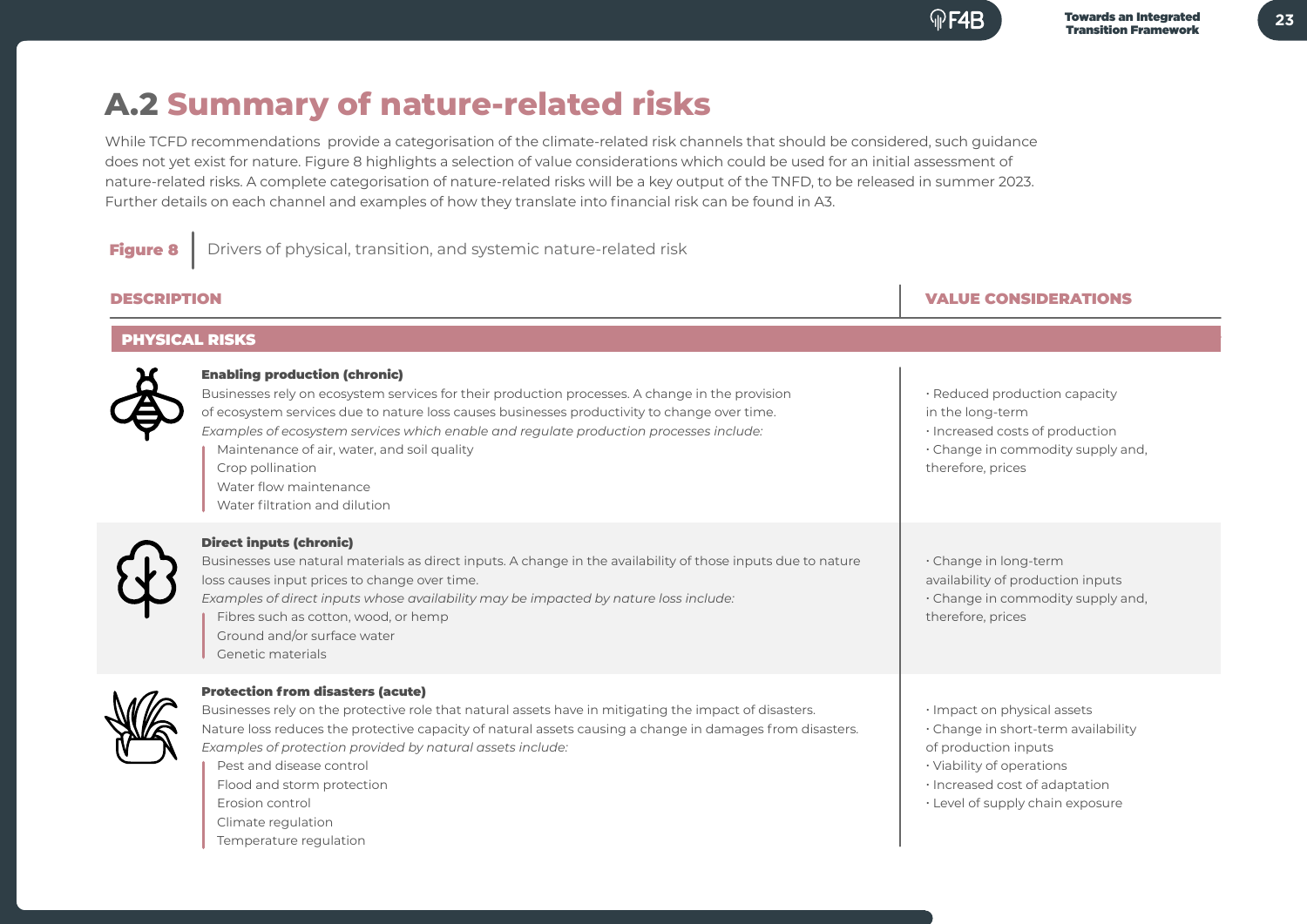#### DESCRIPTION

#### VALUE CONSIDERATIONS

#### PHYSICAL RISKS



#### Nature Policy

Nature policy includes all policy and regulation explicitly aimed at achieving nature-positive outcomes or targets. The introduction of new nature policy and regulation can lead to a change in costs and/or the spatial stranding of assets.

*Examples of nature policy and regulation includes:*

Market-based instruments such as biodiversity offsets

- The expansion of protected areas in biodiversity-sensitive regions
- Supply chain regulations aimed at reducing nature impacts such as deforestation

#### Financial Regulation

This includes regulation of the financial sector related to nature, most notably around nature-related disclosures. The risk of increased future liabilities faced by financial institutions include both the direct risk of facing litigation as well as the indirect risk of being impacted by litigation involving their clients through credit, investment, and underwriting risks.

*Examples of these liabilities include:*

Failure to prevent nature loss

Failure to manage or adapt to biodiversity-related risks

Failure to comply with regulatory requirements

Misrepresentation of biodiversity risks or impacts



#### Other nature-related policy

Other nature-related policy Other nature-related policy includes policies not directly related to nature, but which have significant implications for nature-relevant sectors and will therefore be key to the nature transtion. A change in these policies can lead to a change in cost and/or a change in demand for businesses. *Example of other nature-related policy includes:*

- Food and nutrition policy, such as policy aimed at reducing food waste
- Zoning and development policy
- Trade policy, especially around agricultural goods
- Policy around single-use plastics

with high a nature impact such as agriculture, mining, and forestry � Spatial stranding of assets

� Changes in costs, especially for sectors

� Changes in relative competitiveness

� Legal and liability risk for financial institutions **Brand reputation** 

� Changes in demand

� Changes in costs, including

compliance costs

� Changes in relative competitiveness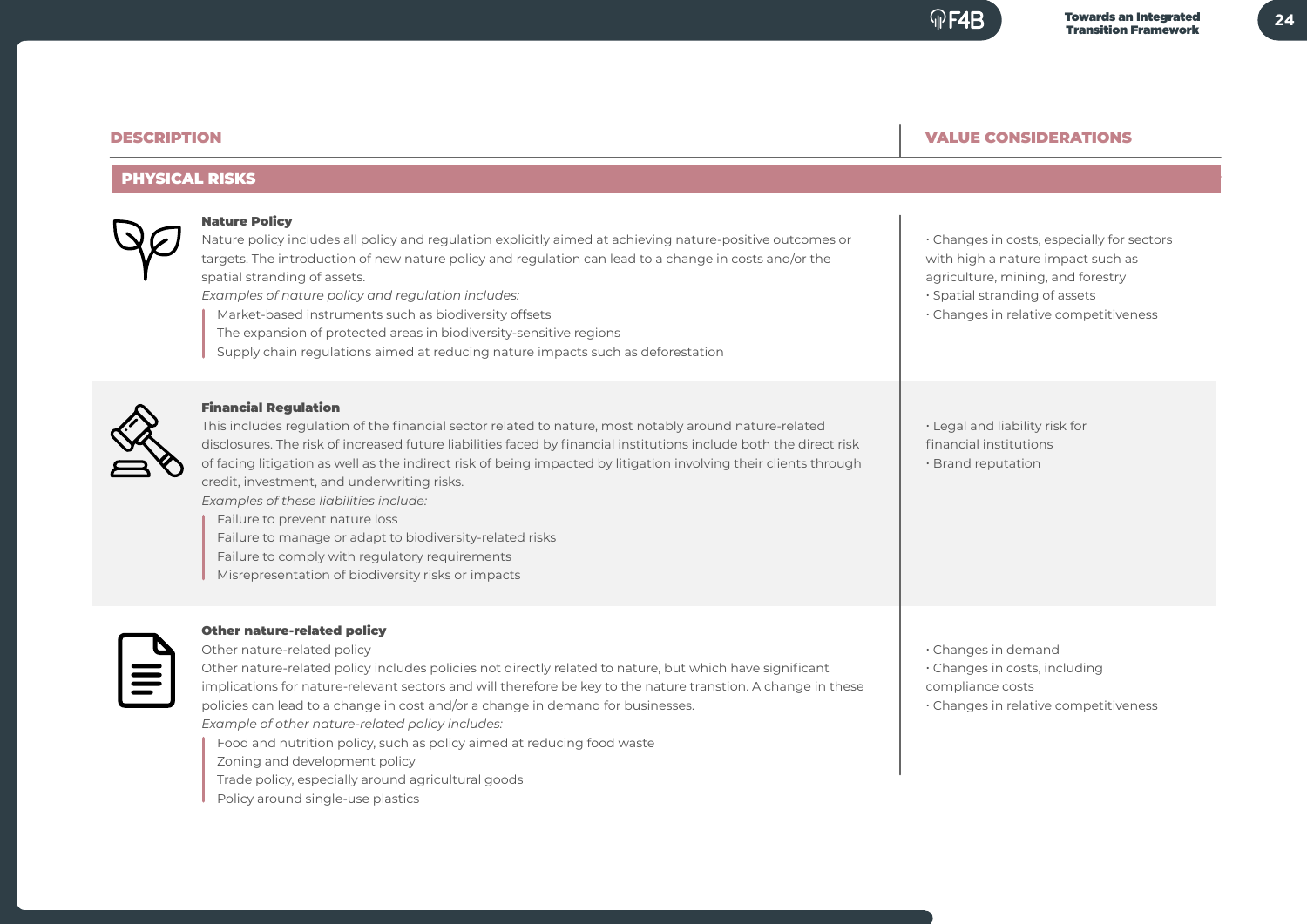#### Value considerations

� Disruption of supply chains � Changes in demand

� Changes in competitiveness and competitor positioning

#### DESCRIPTION

#### TRANSITION RISKS



#### Innovation

This includes all forms of innovation which has a significant impact on nature. Innovation creates opportunties for new markets, but also creates risk that some businesses get left behind. *Examples of innovations which can impact nature include:* Product innovation, including technological development Process innovation Business model innovation

#### Preferences

This includes any change in consumer and/or investor preferences around nature impacts. A change in preferences creates reputation risk/opportunity for businesses or banks with a high/low impact on nature. *For example, increased awareness around nature impacts such as deforestation or biodiversity loss creates risks for producers of products linked to these issues, such as palm oil.*

TRANSITION RISKS



#### Risk to the natural system

This refers to the risk that natural systemics no longer function properly. This includes the risk of breaching "tipping points" or crossing "planetary boundaries," beyond which natural systems may collapse beyond the point of repair.



#### Risk to the financial system

This refers to refers to risks to financial stability which can arise at a portfolio or FI-level or across the entire financial system. This can occur, for example, if nature-loss drives simultaneous large losses in several sectors (creating risk a portfolio-level) or if policy and regulatory responses to nature loss has a large cumulative negative impact across the economy (creating risk across the financial system).

While private financial institutions are not responsible for managing overall systemic risk, these risks still need to be understood and integrated into risk frameworks at a high-level. Doing so will enable FI's to better understand, for example, how regulators may respond to managing systemic risk.

� Change in reputation or brand value Changing investor-relations � Availability and cost of capital � Change in demand

� Changes in operations and associated costs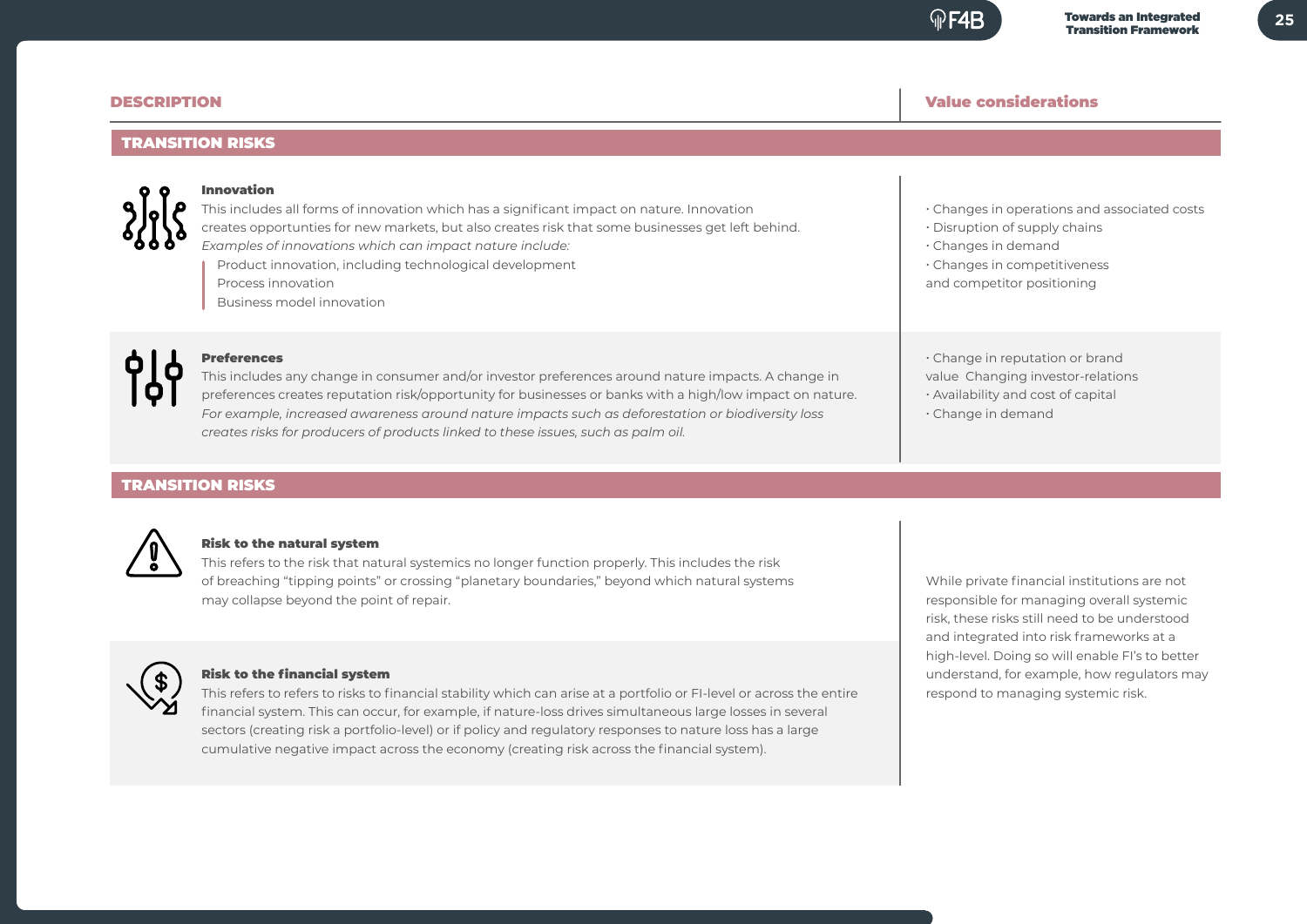## **A.3 Drivers of nature-related risk and opportunity**

## **Nature-related opportunities**

**The adoption of a joint climate and nature framework can unlock a range of opportunities for investors.** Investors can increase their resilience and avoid future disruptions in their activities thereby securing a competitive advantage by identifying and planning for nature-related physical and transition opportunities, such as nature protection and restoration (e.g. reforestation, innovative technologies). Opportunities for FIs can be identified by mapping out the positive and negative impacts and dependencies of businesses on nature, and the financial opportunities that stem from these impacts and dependencies.

**Evaluating transition opportunities can be more challenging for FIs, as they can arise suddenly and result from any aspect or driver of nature transition.** Policy, financial regulation, innovation, and changing market and consumer preferences are just some areas where FIs can financially benefit from transition opportunities. In any case, FIs can reap the rewards from having a positive impact on nature and, as with climate change, can push forward with nature targets ahead of policy.

## **The physical risks from nature degradation**

**Nature provides business value through three channels: by enabling production, by providing direct inputs to production, and by protecting assets from natural disasters.** Businesses rely on ecosystem services for production, use natural resources as inputs to their processes, and benefit from the capacity of habitats to mitigate the impacts of natural catastrophes. Figure 9 below defines the three nature contributions to business value and how each is connected to chronic and acute physical risks when nature is degraded.

**Nature enables production - Biodiversity provides a wide range of ecosystem services that enable production processes by moderating natural phenomena.** These functions are known as regulating services and maintain the quality of air, soil and water; they pollinate crops, control diseases, floods and climate, and store carbon. By different measures, all industries depend on regulating services, either directly or through their supply chains, and would suffer degrees of financial consequence from the degradation of these functions. Historically, these regulating services have not been fully accounted for despite the fundamental role they play in the proper functioning of production processes.

**production is linked to negative financial impacts for businesses and, by extension, FIs.**  The financial impacts linked to the loss of productive ecosystem services can unfold through four channels of risk: credit, market, operations and liquidity. Credit risk arises as FIs underestimate the increased materiality of nature to businesses, and provide misguided asset valuations. For example, higher exposure to the risk of coastal erosion might be left out of property valuations. Market and operational risks might also increase as entire sectors become more vulnerable to the loss of regulating services and business as usual is disrupted. The reduced control over the emergence of zoonotic diseases like Covid-19, causing significant market losses and supply chain disruptions, is an example of the increased market and operational risks. Finally, liquidity risk can rise due to business disruptions and unproductive assets, as well as more volatile commodity prices. Figure 10 summarises how these risks unfold across the three channels of business value from nature.

**The disruption of ecosystem services enabling**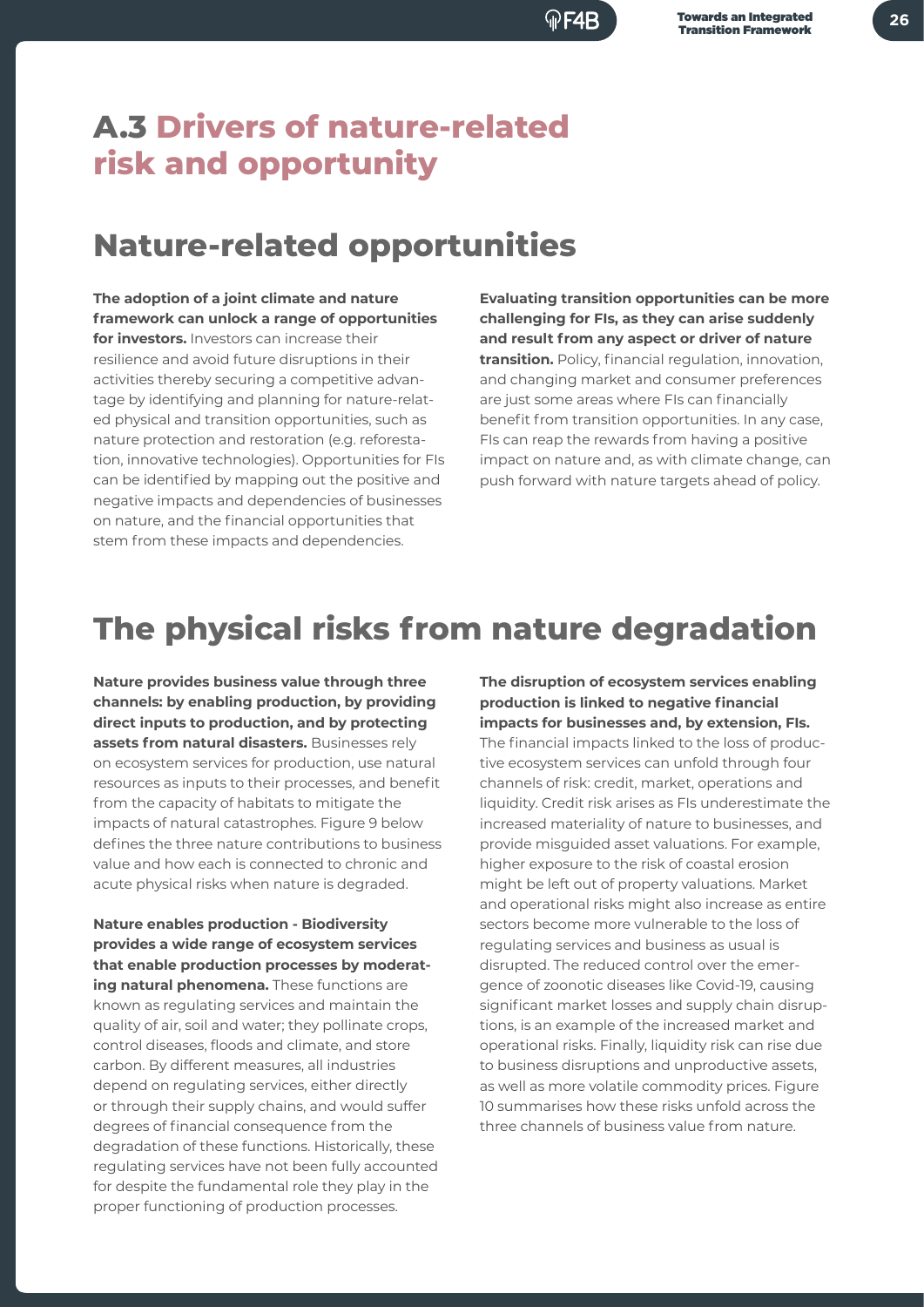

Figure 9 Types of physical risks deriving from nature loss

|                            | <b>DIRECT<br/>INPUTS</b>                                                                           | ENABLING<br>PRODUCTION                                                                                              | <b>PROTECTION<br/>FROM DISASTERS</b>                                                                               |
|----------------------------|----------------------------------------------------------------------------------------------------|---------------------------------------------------------------------------------------------------------------------|--------------------------------------------------------------------------------------------------------------------|
| $\overline{6}$<br>Ě<br>乙正山 | <b>Businesses use natural</b><br>materials as direct inputs<br>into their production<br>processes. | Businesses rely on<br>ecosystem services for their<br>production processes.                                         | Businesses rely on the<br>protective role that natural<br>assets have in mitigating the<br>impact of disasters.    |
| EXAMPLE                    | Ground water, surface water,<br>fibres (e.g. cotton),<br>genetic materials                         | Pollination, soil quality,<br>water quality, water filtration                                                       | Flood protection,<br>storm protection, pest<br>control, erosions control,<br>disease control                       |
| <b>RISK</b>                | A change in the availability<br>of inputs due to nature<br>loss causes input prices<br>to change.  | A change in the provision of<br>ecosystem services due to<br>nature loss causes business<br>productivity to change. | Nature loss reduces the<br>protective capacity of natural<br>assets causing a change in<br>damages from disasters. |
|                            | <b>CHRONI</b>                                                                                      |                                                                                                                     |                                                                                                                    |

**Source:** Vivid Economics

Figure 10 | Nature-related financial risks to businesses and FIs

|                                                               | <b>ENABLING</b><br><b>PRODUCTION</b>                                                                                                                 | <b>DIRECT</b><br><b>INPUTS</b>                                                                                             | <b>PROTECTION</b><br><b>FROM DISASTERS</b>                                                                                    |  |  |  |
|---------------------------------------------------------------|------------------------------------------------------------------------------------------------------------------------------------------------------|----------------------------------------------------------------------------------------------------------------------------|-------------------------------------------------------------------------------------------------------------------------------|--|--|--|
| CREDIT                                                        | Pollinator loss could reduce<br>agricultural revenues,<br>impacting the ability of<br>producers to meet existing<br>loan obligations                 | <b>Reduced availability</b><br>or genetic materials<br>could decrease pharma<br>sales & increase<br>investor vulnerability | Increased occurrence or<br>floods, storms and wildfires<br>can cause affected business-<br>es to default                      |  |  |  |
| MARKET<br><b>RISKS</b>                                        | The increased occurrence of<br>zoonotic diseases like Covid-<br>19 can disrupt international<br>supply chains and cause<br>significant market losses | Reduced access to clean<br>water can increase market<br>risks as the price or water<br>changes                             | The increased severity<br>and frequency of natural<br>disasters can cause changes<br>in commodity prices<br>across the market |  |  |  |
| FINANCIAL<br>PERATIONAL<br>$\bigcap$                          | Increasing spread of zoonolic<br>diseases can affect workers'<br>productivity & sickness rates                                                       | Lack of inputs at risk of<br>extinction might disrupt Fis'<br>operations, plans and<br>business models                     | Increased occurrence of<br>natural disasters leads to<br>withdrawal of investments in<br>vulnerable assets and<br>countries   |  |  |  |
| QUIDITY                                                       | Unpredictable harvest<br>volumes can make<br>commodity prices<br>highly volatile                                                                     | Pressure to liquidate assets<br>due to a biodiversity tipping<br>point approaching might<br>affect access to liquidity     | Direct damage to assets due<br>to natural disasters can<br>unpredictably reduce access<br>to liquidlly                        |  |  |  |
|                                                               | <b>CHRONIC RISK</b><br><b>ACUTE RISK</b>                                                                                                             |                                                                                                                            |                                                                                                                               |  |  |  |
| <b>Somewhat material</b><br><b>Material</b><br>Higly material |                                                                                                                                                      |                                                                                                                            |                                                                                                                               |  |  |  |

**Source:** Vivid Economics; Cambridge Institute for Sustainability Leadership, Handbook for nature-related financial risks: key concepts and a framework for identification (2021).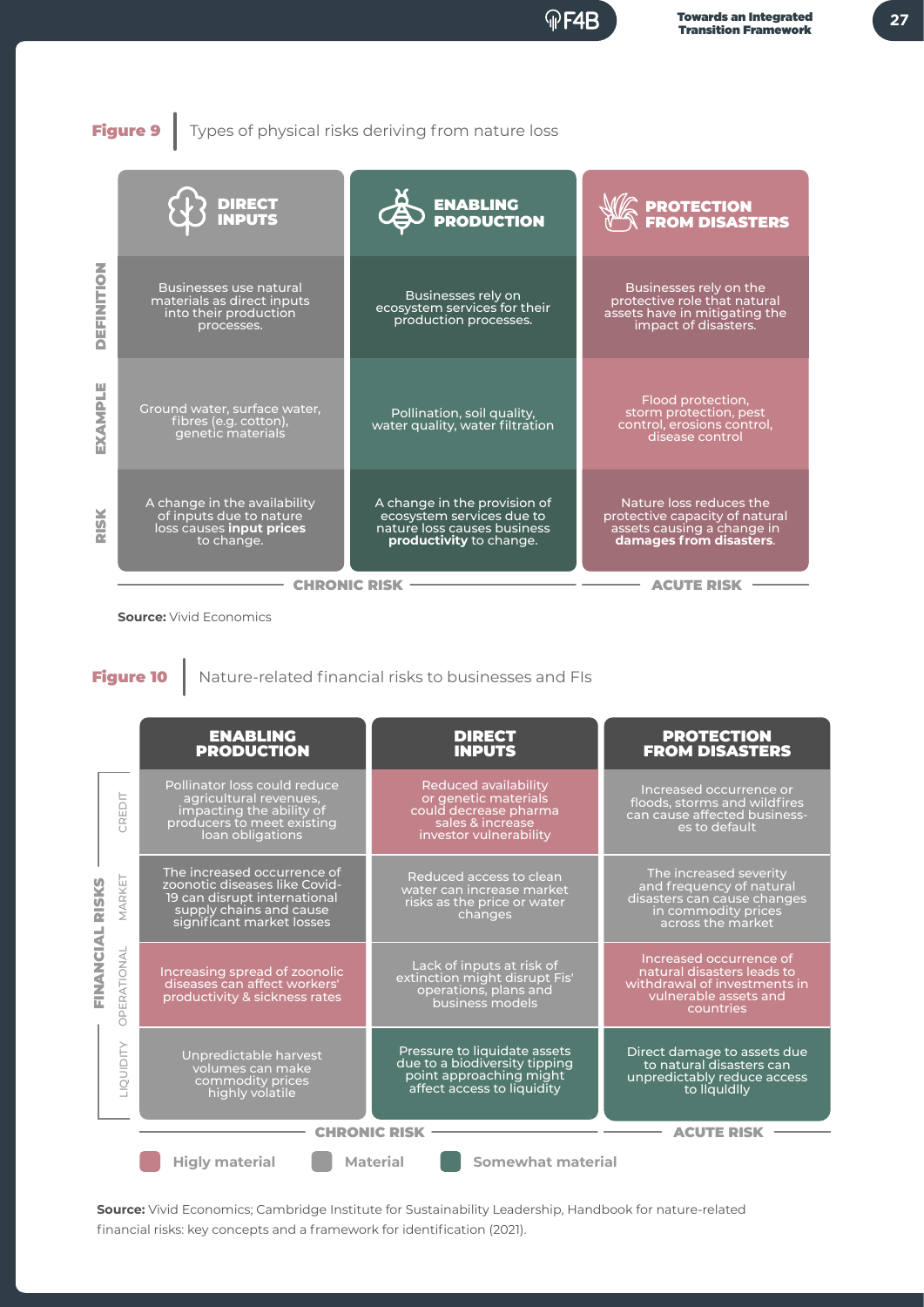**Nature provides direct inputs to businesses - Companies provide goods and services which rely on components sourced from the natural environment.** As nature loss reduces ecosystem service output, the availability of these inputs can slow or stop. Businesses might adapt and find substitutes for the nature-based components of their production processes, at higher cost; however, the loss of nature, species and organisms are not always replaceable with substitutes. Examples of production inputs are ground and surface water, food, fibre and genetic material.

#### **Nature loss can affect the availability of inputs into companies' production processes, disrupt-**

**ing their cashflows.** Mining, constructions, energy and textiles are examples of sectors vulnerable to the diminished availability of production inputs such as water, timber, cotton and fibres. Business productivity might be affected by the lack of inputs if this cannot be offset through the use of substitutes or water treatment plants which can be built within costs and reasonable timeframes. Another example is genetic material, an input to the pharmaceutical and medical industries. As the resources coming from nature to the study of new treatments can be complex to synthesise and re-create, there is a material prospect of their loss affecting research and development in this industry.

### **The lack of direct inputs can generate credit, market, operational and liquidity risks to**

**financial institutions.** As businesses are negatively affected by the lack of inputs, financial institutions are also likely to suffer negative repercussions from a credit risk perspective. Financial institutions might be investing in sectors whose nature-related risks have been previously underestimated, and are now being affected by financial losses. As a consequence, market risks might increase for financial institutions, as the lack of inputs might cause permanent and irreversible price increases and shifts in market preferences for the invested assets. In addition, there might be increased operational risks as activities and services are disrupted, with potential financial and reputation costs, resulting in liquidity losses. Some examples of financial risks deriving from the loss of nature inputs are represented in Figure 9, together with an assessment of the materiality of these risks.

**Nature protects assets from natural disasters - Ecosystem services such as coral reefs and wetlands provide protection from natural disasters.** The progressive collapse of these services is associated with acute nature-related physical risks and an increased occurrence and severity of extreme weather events such as floods, storms and droughts. Businesses rely on the protective role that natural assets have in mitigating the impact of disasters. Habitats such as wetlands, reefs, marshes and mangroves provide natural and effective protection from floods and storms. Upwind forests are critical to rainfalls which prevent droughts, as observed between the Amazon and the Cerrado ecoregion and between West African forests and East Africa.<sup>26</sup> Plants, predators and clean water also provide effective control against the spread of pests and diseases, whereas vegetation prevents coastal erosion. Regulating services can have long-range trans-boundary impacts, as shown by acid rains in Europe.

#### **As the frequency and severity of natural disasters increases with ecosystem loss, businesses are exposed to substantial economic losses.**  Catastrophes harm businesses through three main channels: by disrupting business activities and services; by directly damaging business assets; and, by forcing businesses to invest in adaptation measures, which might result in the displacement of activities. The increased occurrence and severity of natural disasters can raise costs for businesses and reduce revenues. Catastrophes can lead to permanent and temporary financial losses for businesses, reducing their long-term productivity, and harming the economy of entire at risk areas.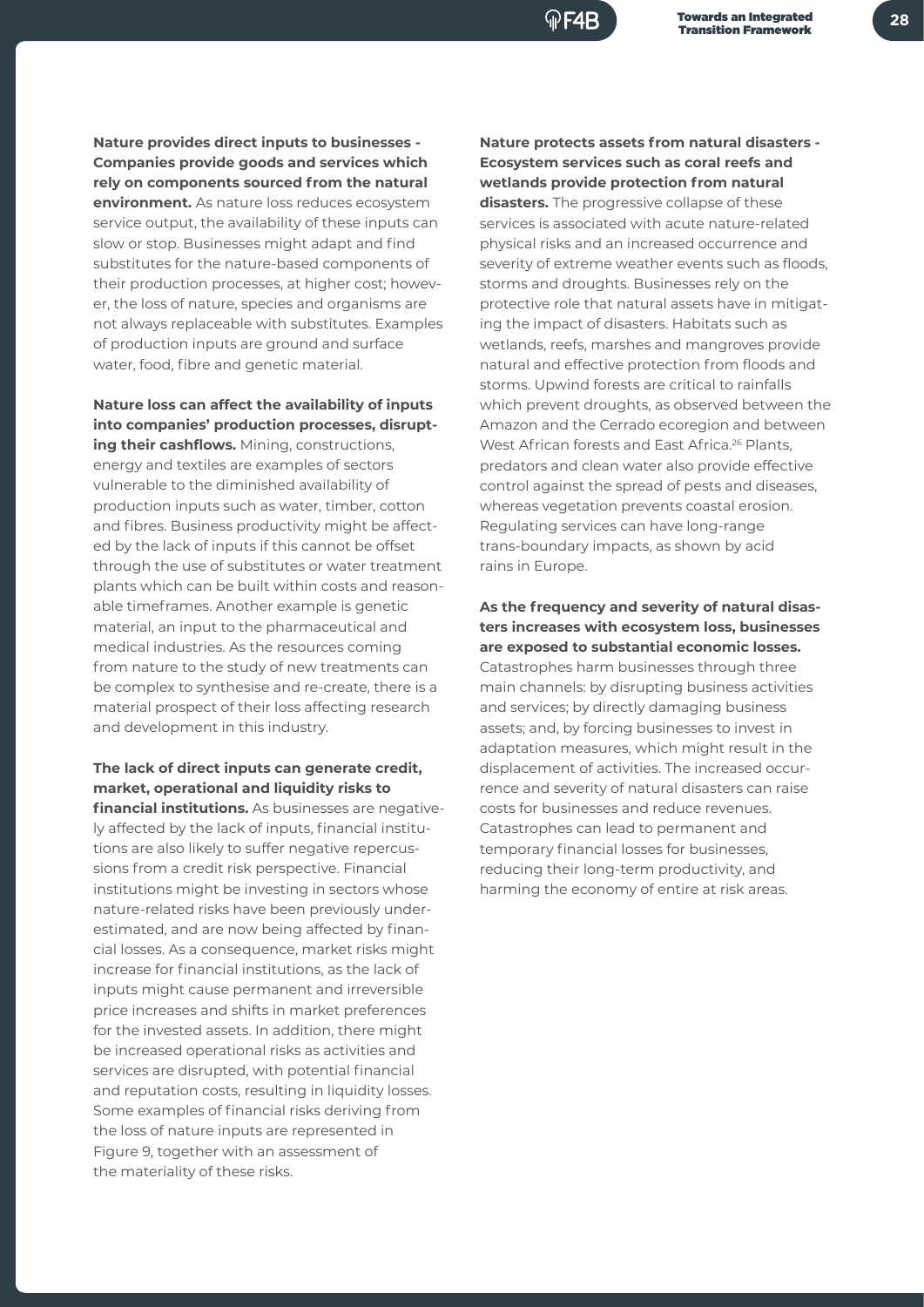## **The transition risks deriving from nature loss**

**A more disorderly transition - While no less urgent, the nature transition is at an earlier stage than the climate transition, meaning change will happen quickly and uncertainty is high.** Although there is still a long way to go before achieving a full net-zero economy, we are further along in the climate transition than we are in the nature transition. Action around the nature transition is, however, beginning to unfold at pace as policy makers begin to understand the urgency of the crisis, as can be seen through the recent increase in attention to nature at the G7 and G20 Summits and at UNFCCC COP26.27 Significant uncertainty remains about what will drive forward the nature transition, including whether the Post-2020 Global Biodiversity Framework due to be agreed at CBD COP15 in 2022 will provide as clear a signal to the financial and corporate sectors as did the Paris Agreement on climate change. As such, scenario analysis will be critical to account for the full range of potential transition risks and opportunities.

**The nature transition is likely to be even more disorderly than the climate transition, relying more heavily on bottom-up change.** The primary difference between climate and nature is added complexity. Nature loss is a multi-dimensional issue, driven by a range of causes. Progress towards a nature-positive world requires a holistic view embodying all of these aspects. In addition, whilst climate impacts are global, nature impacts are for the most part local, further emphasising the bottom-up approach to the nature transition.28 The transition therefore includes the full range of drivers and organisations which layer on top of each other in a bottom-up way to support the achievement of nature-positive outcomes. Such initiatives can already be seen through the creation of the TNFD, the Science-Based Targets Network (SBTN), and so on.

**Therefore, the nature transition involves more than just international nature transition targets, but rather all the drivers which have significant implications for nature outcomes.** These include nature policies, financial sector regulation, other policies relevant to nature, innovation and technological changes, and changes in market and consumer preferences. The full range of drivers affecting nature outcomes represent the transition risks that businesses and financial institutions will need to prepare for on the journey towards a nature-positive world.

**Channels of transition risk - The drivers of the nature transition will occur simultaneously and target different aspects of nature, making risk evaluation particularly complex.** As outlined above, the nature transition will involve more than just nature policy, but rather a range of drivers which have implications for nature outcomes. Figure 11 outlines each of these drivers.

**Nature policy impacts the costs and revenue of businesses and assets, creating both market risk and credit risk for FIs.** Policies and regulations specifically aimed at achieving nature-positive outcomes (e.g. taxes on pollution, biodiversity offsets, protected areas, etc.) impact the costs and revenues of individual assets and businesses. Input prices might increase or assets might become less productive and profitable as a consequence of nature policies, resulting in negative financial impacts for businesses and, by extension, for FIs. As such, as nature policy changes and evolves, this creates the risk that assets become unprofitable or become spatially stranded in areas placed under protected status, resulting in both market and credit risk for financial institutions invested in those assets.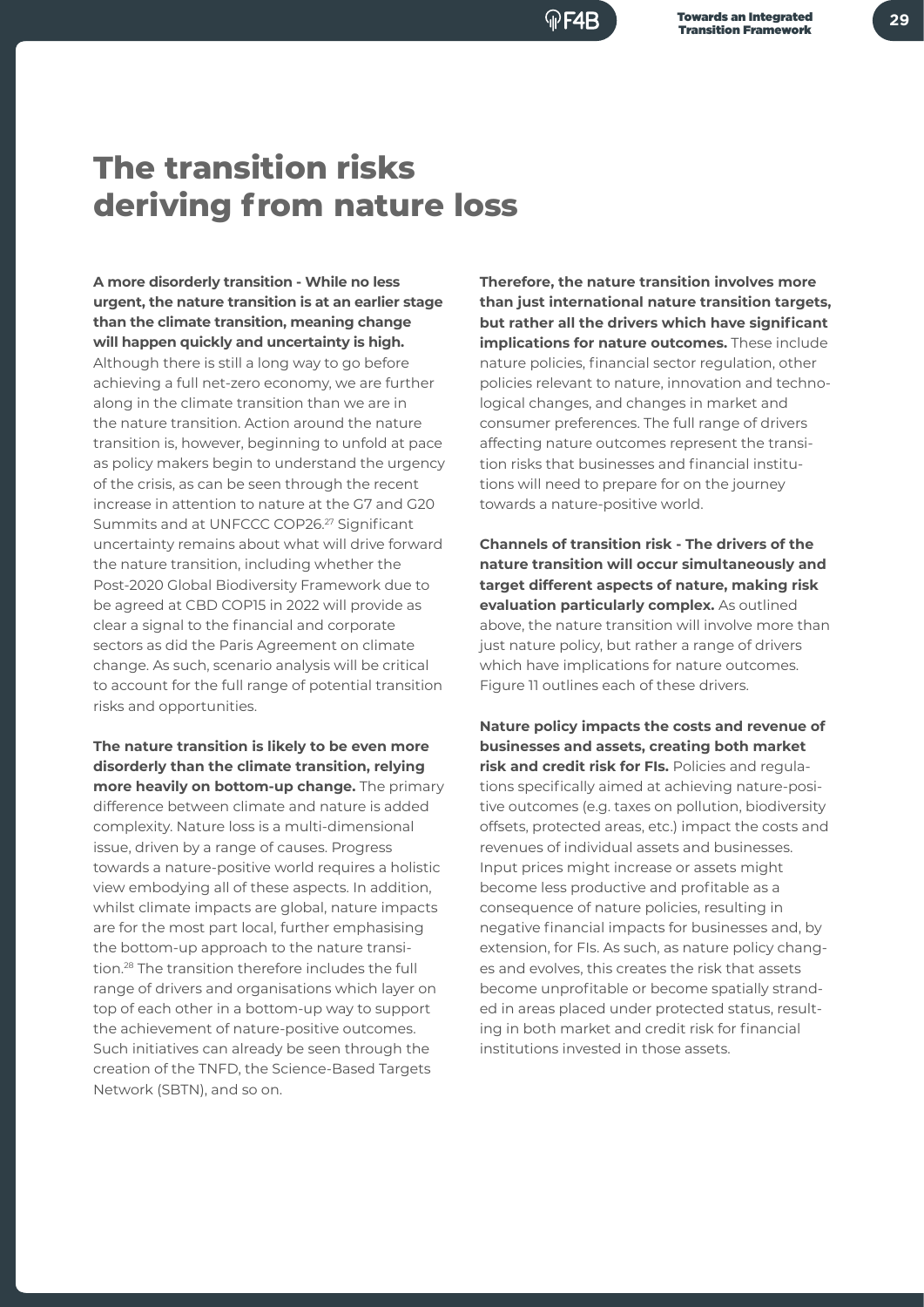**30**

Figure 11 | Drivers of nature-related transition opportunity and risk



#### ACELERATORS

Through their role in market infrastructure and information channels, accelerators act to reinforce drivers of transition risk. Examples of accelerators include data providers, ratings agencies, and stock exchanges and analytics. While not an initial driver of transition risk, accelerators are necessary for financial institutions to overcome these risks.

**Source:** Vivid Economics

**Financial regulation around nature-related disclosures creates direct and indirect liability risk for financial institutions.** The risk of increased future liabilities faced by financial institutions include both the direct risk of facing litigation as well as the indirect risk of being impacted by litigation involving their clients through credit, investment, and underwriting risks. These liabilities include liabilities around failure to prevent nature loss, failure to manage or adapt to biodiversity-related risks, failure to comply with regulatory requirements, and misrepresentation of biodiversity risks or impacts.29

#### **As data and technology enables increased transparency related to nature impacts, governments and other organisations will have stronger grounds to pursue liability claims.**

Laws and financial regulations governing environmental liabilities and disclosure requirements are likely to tighten as governments across the world align domestic policy with new national targets. At the same time, innovations around data and technology expand the grounds to pursue legal action and the scope of activities that companies can be held liable for, turning previously hidden costs into explicit liability.30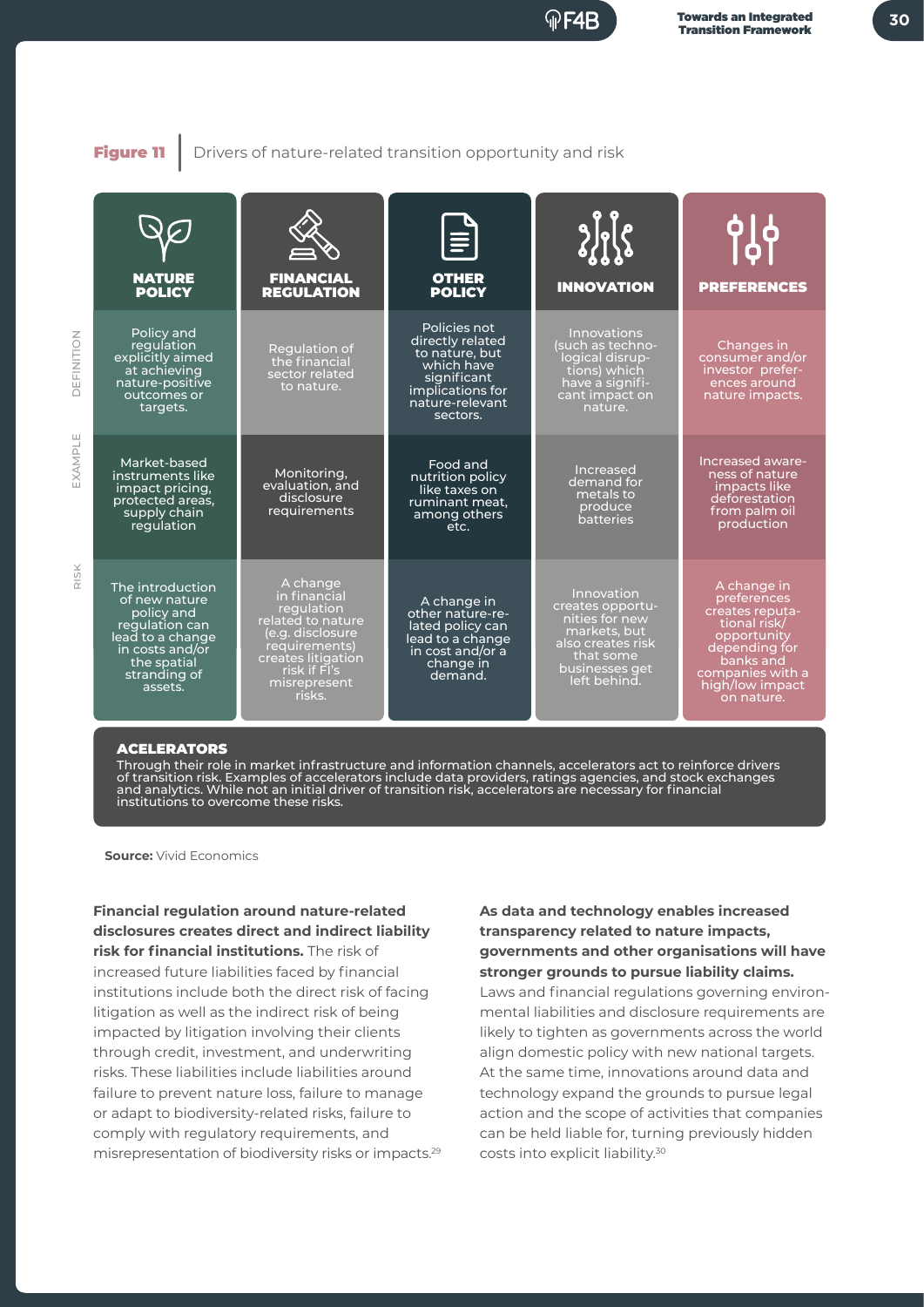

**There is precedent for legal liability risk related to nature impacts.** Successful legal action has been taken against companies for polluting or causing environmental damage. Following the 2010 Deepwater Horizon oil spill in the Gulf of Mexico, BP was successfully sued for \$65 billion in compensation for environmental damages causing its stock prices to drop 2.65% as a result.<sup>31</sup> Other examples include the environmental due diligence obligations in the EU, which will cover financial institutions<sup>32</sup>, and the inclusion of environmental crime under anti-money laundering regulations.<sup>33</sup>

**In addition to liability risk, credit ratings agencies may consider adding nature impact to their ratings methodologies, creating credit risk for FIs with high nature impact.** In recent years, credit rating agencies have integrated ESG scores into their ratings methodologies, including elements around climate risk and impact. As attention to nature-related risk increases, it is only a matter of time before nature risk and impact is included in ESG scoring, creating credit risk for FIs with high nature impact.

**Nature-related policy - Policies such as those aimed at reducing food waste34, ruminant meat consumption or single-use plastic are not 'nature policies' as such, but they do highlight the drivers of biodiversity loss and the need for changing unsustainable patterns of production and consumption.** These policies also show the need to mainstream biodiversity into all sectors of the economy, including financial institutions. This broader set of policies can impact positively on nature, and will undeniably play a role in preserving biodiversity. From a business perspective, these policies can pose risks by increasing production costs and changing demand, while also creating new market opportunities. As regards finance, these policies might increase credit risk if new policy requirements are not accurately and promptly anticipated. An interesting example of nature-related policies with financial risk implications is in the area of development planning and land use zoning.

**Innovation can affect nature by creating transition risks, especially if it disrupts well-established markets.** There are three aspects to innovation: product innovation, which relates to technological development; process innovation; and business model innovation. While some innovations have a slow onset and give businesses time to adapt, others can be leaps forward and leave some businesses behind. As a result, FIs could be exposed to significant risks if disruptions are not predicted accurately and promptly. Some innovations can create new markets and provide additional business opportunities, however, such as the market opportunities provided by alternative proteins.34, 35

**Preferences - As awareness of nature risks grows, consumers increasingly shape their choices around sustainability.** As a result, investors put additional resources in nature-positive products and markets due to their growth potential. For example, the increased awareness of the impact of palm oil production on deforestation and habitat loss has led some consumers towards products perceived as more ethical, and led to companies becoming more accountable for their nature impact. From the perspective of businesses and financial institutions, changing consumer preferences mean a heightened reputational risk arising from goods and services with a high impact on nature. Changing consumer preferences might also open up new market opportunities, as businesses reap the benefits of positive nature impacts, as represented, for example, by the growth in the milk alternatives market.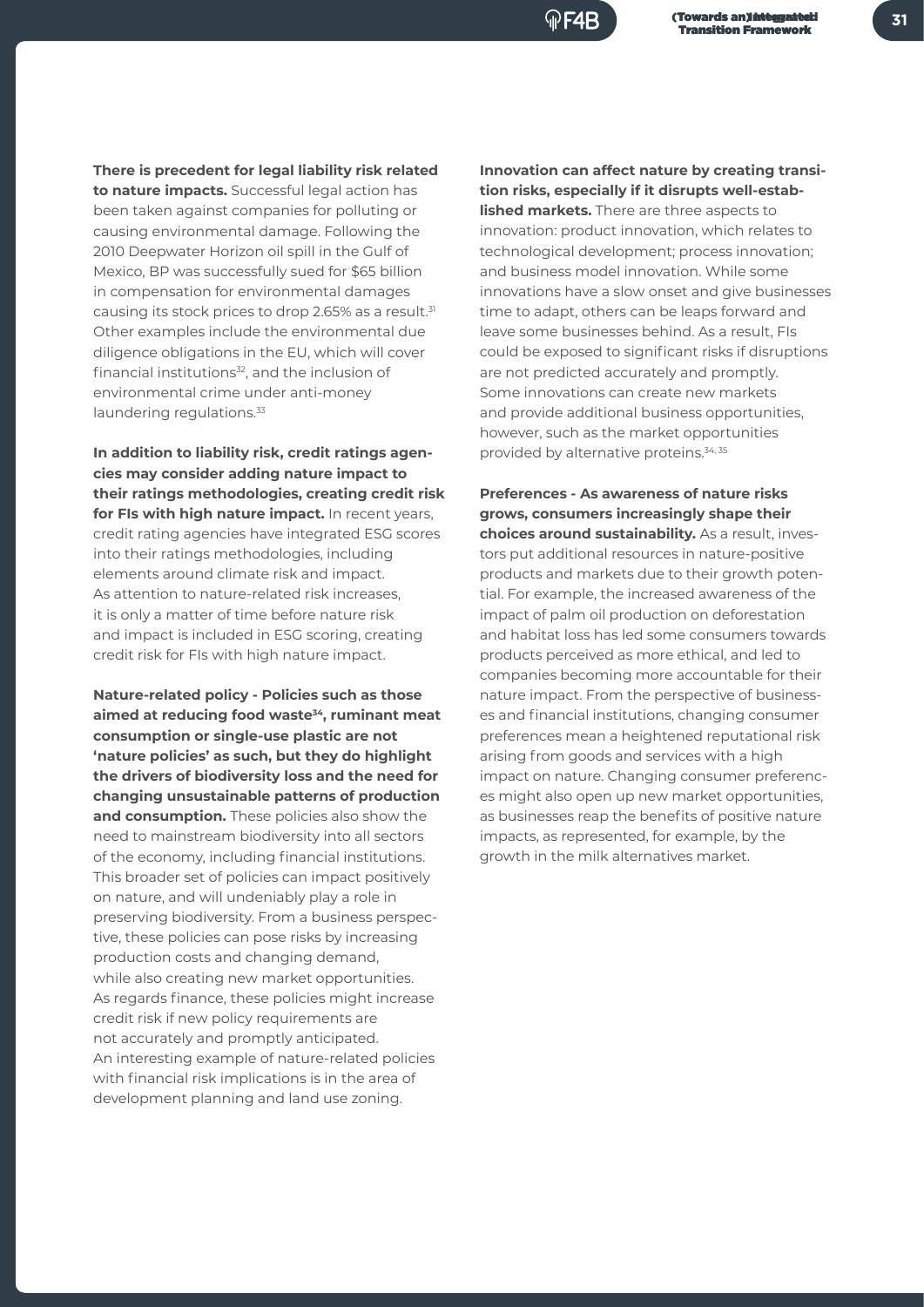

### **BOX 3**

**Case study of financial risk from other nature-related policy: zoning policy** 

**Zoning policy is a key mechanism that local and national governments use to manage economic development but has major implications for nature loss.** Zoning policies such as permitted development rights of special economic zones can incentivise certain industries to locate themselves in a target area or region, thus impacting patterns of land use change by directing where development occurs. Therefore, zoning policy has significant implications for nature outcomes.<sup>a</sup>

**Changes in zoning policy affects asset and land values, creating market and credit risk for financial institutions.** Changes in zoning laws can impact both permitted development rights and the conditions required to secure development rights on undeveloped or partially developed land. As shown in Figure 12, a change in permitted development rights changes the value of undeveloped or underdeveloped land by introducing additional costs to development, resulting in market and credit risk for the financial institutions whose assets hold this land.

Figure 12 Financial risk driven by changes in zoning policy

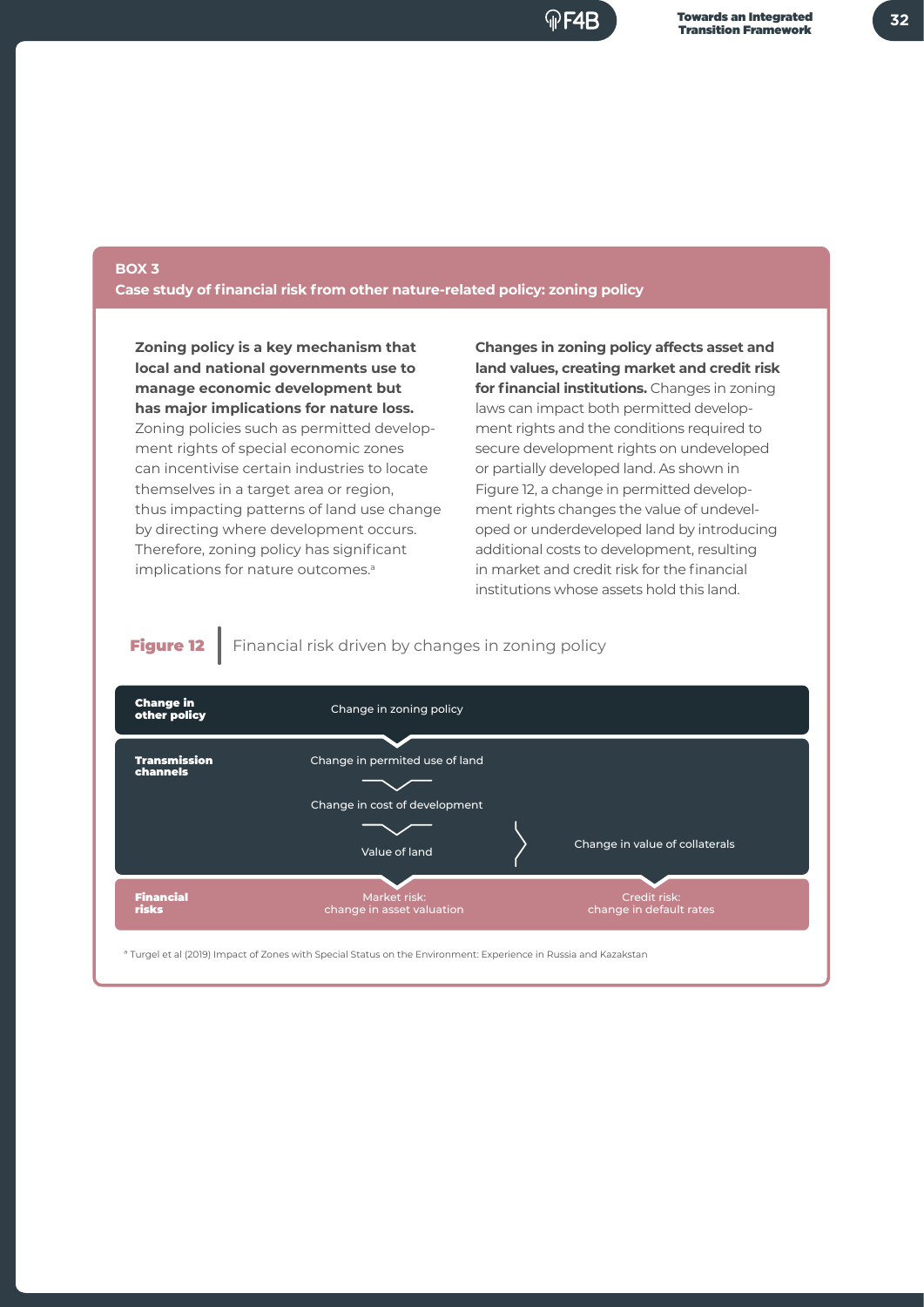

#### **BOX 4**

**Case study of financial risk from changes in consumer preferences: palm oil** 

**Increasing awareness around the impacts of nature-intensive goods has led to changing consumer demand for such goods, especially in the case of palm oil.**  The development of new palm oil plantations is a major driver of deforestation and nature loss globally, especially in the biodiversity-rich tropical forests most conducive to oil palms. In recent years, efforts from environmental groups have begun to shift consumer sentiment around palm oil, and palm oil-free labelling has been deployed in the EU and other regions, enabling consumers to reduce their demand for goods containing palm oil.ª

**Changes in consumer demand for end-use products which contain palm oil creates liquidity, market, and credit risk for financial institutions.** As Figure 13 demonstrates, changes in consumer sentiment around palm oil not only reduces demand for palm oil itself but also for assets which produce palm oil, creating liquidity, market, and credit risk for financial institutions with assets related to palm oil production. While palm oil has faced significant media attention as a driver of nature loss, similar risk is faced for all nature-intensive sectors which may face increased scrutiny in the future.

**Figure 13** Financial risk driven by changes in consumer preferences for palm oil



<sup>b</sup> Campaign for Nature (2021) IUCN World Conservation Congress Overwhelmingly Supports Motion to Protect at Least <sup>30</sup>% of the Planet by 2030

**Through their role in market infrastructure and information channels, accelerators act to reinforce drivers of transition risk.** Examples of accelerators include data providers, ratings agencies, and stock exchanges and analytics. While not an initial driver of transition risk, accelerators are necessary for financial institutions to overcome these risks. Data providers can give access to accurate and timely information leading to more precise asset valuations. Similarly, ratings agencies can avoid undervaluing or overestimating private companies and governments whose growth has links with climate and nature systems.

Finally, stock exchanges can also drive markets towards investing in net-zero and nature-positive outcomes by encouraging or requiring naturerelated disclosures, providing frameworks for the listing of nature-related financial products, or highlighting companies that are better performers on nature-related metrics. Due to their key role, accelerators can also harm the climate-nature agenda, for example decision-makers might be misled if the quality of data from providers is poor.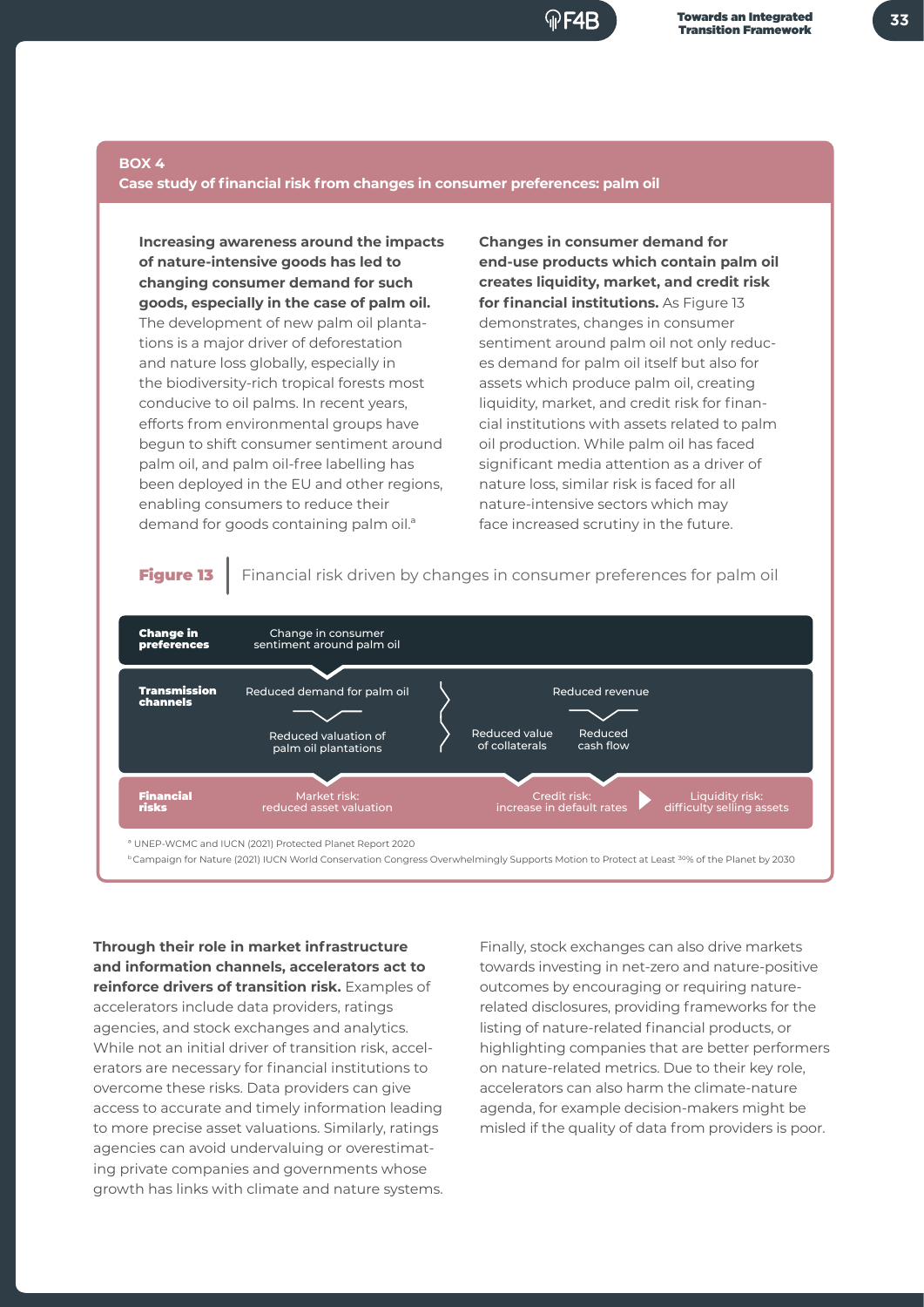## **Nature loss and systemic risk**

**As defined by the TNFD, nature-related systemic risk includes risk to both natural systems and the financial system.<sup>37</sup>** Systemic risk to natural systems refers to the risk that natural systems no longer function properly. This includes the risk of breaching 'tipping points' or crossing 'planetary boundaries', beyond which natural systems may collapse beyond the point of repair. Systemic risk to financial systems, however, refers to risks to financial stability which can arise at a portfolioor FI-level, or across the entire financial system. This can occur, for example, if nature-loss drives simultaneous large losses in several sectors (creating risk at portfolio-level) or if policy and regulatory responses to nature loss has a large cumulative negative impact across the economy (creating risk across the financial system). The fact that nature loss creates systemic risk means that financial institutions cannot simply diversify or divest away from nature-related risks.

**While private financial institutions are not responsible for managing overall systemic risk, these risks still need to be understood and integrated into risk frameworks.** Ultimately, it is the regulators and policy makers at both a national and international level who are responsible for assessing and managing systemic risk both to natural systems and to the financial system. FIs do, however, still need to understand sources of systemic nature-related risk and how they carry through to create financial risk to their own organisations. For example, by understanding the risks nature poses to the financial system overall, FIs can better anticipate how regulators may respond when managing that risk through mechanisms such as capital requirements and stress testing. Integrating systemic risk into nature risk frameworks at a high level enables FIs to anticipate how these risks may impact their organisations, even if managing the risk itself is out of their control.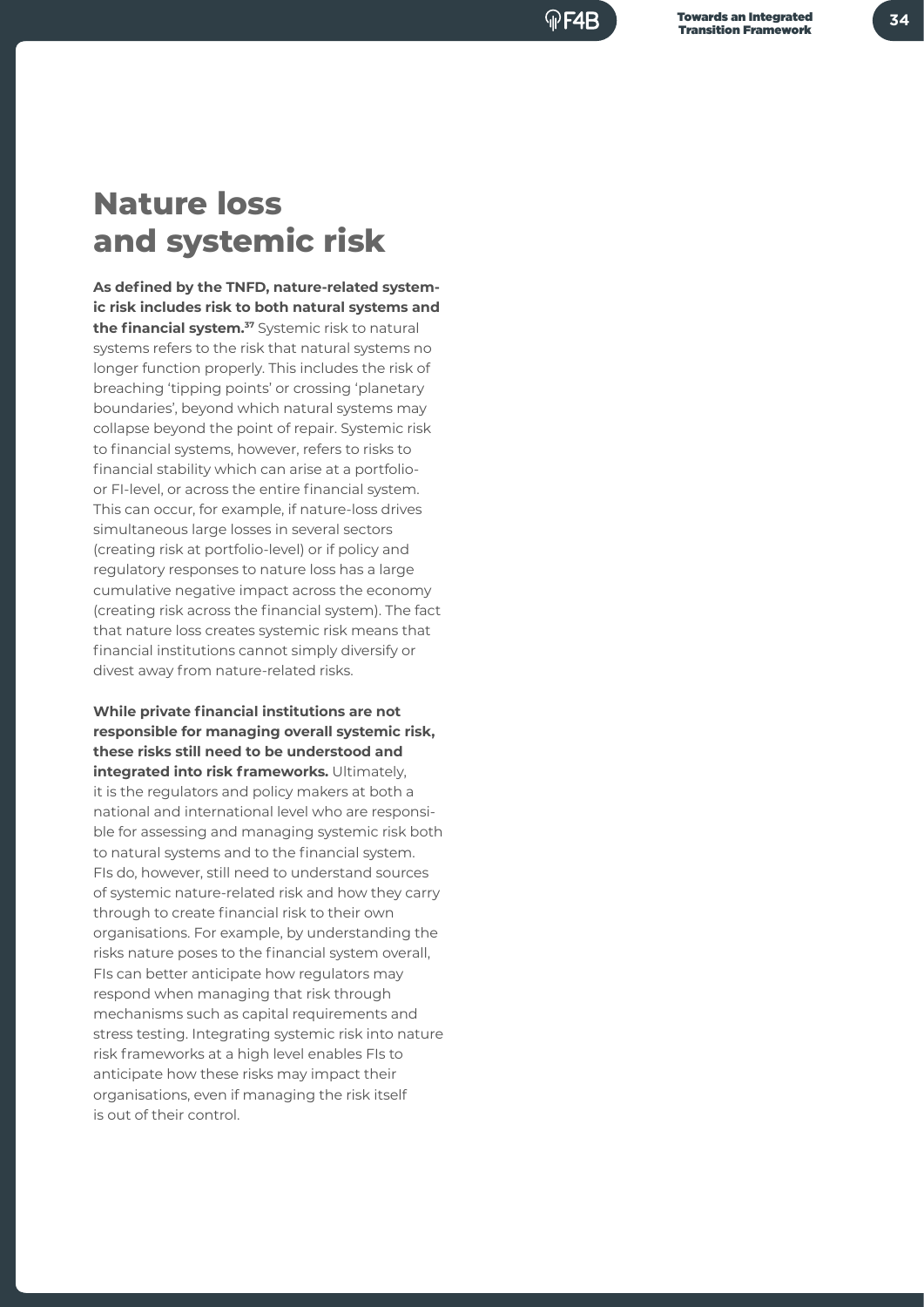## References

1 IPCC (2018) Special Report: Global Warming 1,5 of 1.5ºC, Impacts of 1.5ºC global warming on natural and human systems

2 IPBES (2019) Global Assessment Report on Biodiversity and Ecosystem Services

3 WEF (2020) Nature Risk Rising: Why the Crisis Engulfing Nature Matters for Business and the Economy

4 Swiss Re (2019) The economics of climate change

5 See for example, UBS (2021) Biodiversity Statement; BNP Paribas (2021) BNP Paribas and the Preservation of Biodiversity; or AXA (2021) AXA & Biodiversity

6 TCFD (2017) Recommendations of the Task Force on Climate-related Financial Disclosures

7 A4S (2021) Essential Guide to Valuations and Climate Change

<sup>8</sup> Full definitions of all key terms used can be found in the appendix.

9 TNFD (2021) Nature in Scope

10 Ibid.

<sup>11</sup> Definitions of all key terms are included in the glossary.

12 TCFD (2017) The Use of Scenario Analysis in Disclosure of Climate-Related Risks and Opportunities

13 TNFD (2021) Proposed Technical Scope for the TNFD; CDSB (2021) CDSB Framework Application guidance for biodiversity-related disclosures; SBTN (2020) SCIENCE-BASED TARGETS for NATURE Initial Guidance for Business

14 IPCC and IPBES (2021) Biodiversity and Climate Change, workshop report

<sup>15</sup> Accounting for Sustainability (2021) Essential Guide to Valuations and Climate Change

16 PRI (2020) Climate Change for Asset Owners

17 TCFD (2017) Recommendations of the Task Force on Climate-related Financial Disclosures; CDSB (2021) CDSB Framework Application guidance for biodiversity-related disclosures; SBTN (2020) SCIENCE-BASED TARGETS for NATURE Initial Guidance for Business; Natural Capital Coalition (2016) Natural Capital Protocol"

18 Ibid.

19 Ibid.

20 TCFD (2021) Climate change presents financial risk to the global economy

21 TCFD (2017) Recommendations of the Task Force on Climate-related Financial Disclosures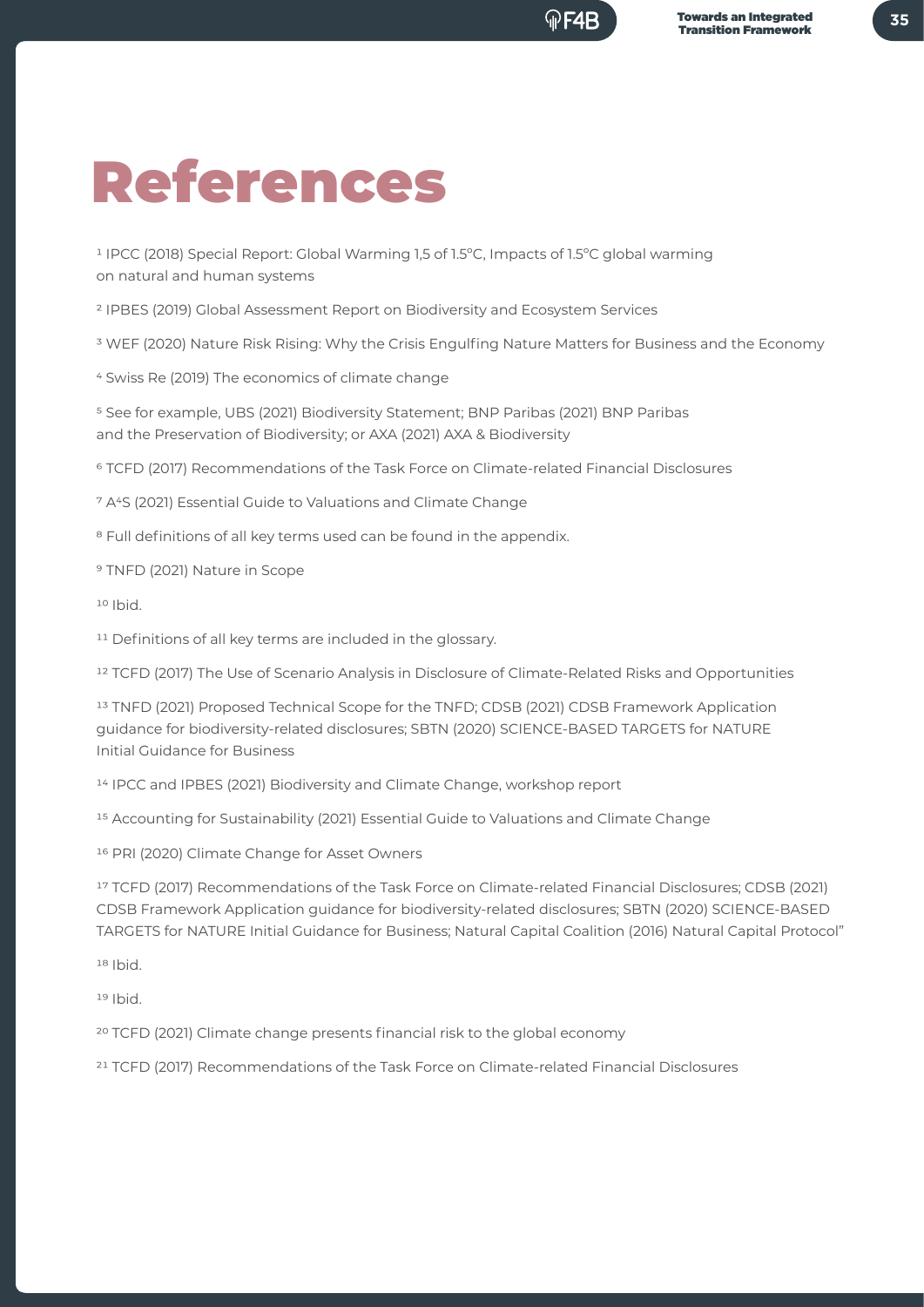<sup>22</sup> 'Risk in' refers to financial risks to FI's while 'risk out' refers to risks to the environment generated by FIs.

23 NGFS (n.d.) Scenarios Portal

24 TNFD (2021) Proposed Technical Scope for the TNFD

25 TCFD (2020) Recommendations of the TCFD

<sup>26</sup> Arie Staal et al (2020), Feedback between drought and deforestation in the Amazon, Environmental Research Letters, Volume 15, Number 4.

27 G20 (2021) G20 Environment Communiqué

28 WWF, Nature's next stewards – Why central bankers need to take action on biodiversity risk (July 2021).

29 Commonwealth Climate and Law Initiative (2020) The emergency of foreseeable biodiversity-related liability risks for financial institutions

30 Vivid Economics and Global Canopy (2020) The Case for a Task Force on Nature-related Financial Disclosures

31 Vaughan (2018) The Guardian. BP's Deepwater Horizon bill tops \$65bn

<sup>32</sup> Ibid. 14, and Client Earth, Global Witness, Strengthening corporate responsibility -The case for mandatory due diligence in the EU to protect people and the planet (July 2019).

33 Financial Action Task Force (FATF), Money Laundering from Environmental Crimes (July 2021), and Commonwealth Climate and Law Initiative, The emergence of foreseeable biodiversity-related liability risks for financial institutions (August 2020).

<sup>34</sup> Finance for Biodiversity (F<sup>4</sup>B) Initiative, Making Finance Work for Food -Financing the Transition to a Sustainable Food System (September 2021).

35 McKinsey & Company, The future of food: Meatless? (October 2019)

<sup>36</sup> Credit Suisse (2019). Alternative Proteins: Exploring the Asian appetite and conservation potential

37 TNFD (2021) Proposed Technical Scope of the TNFD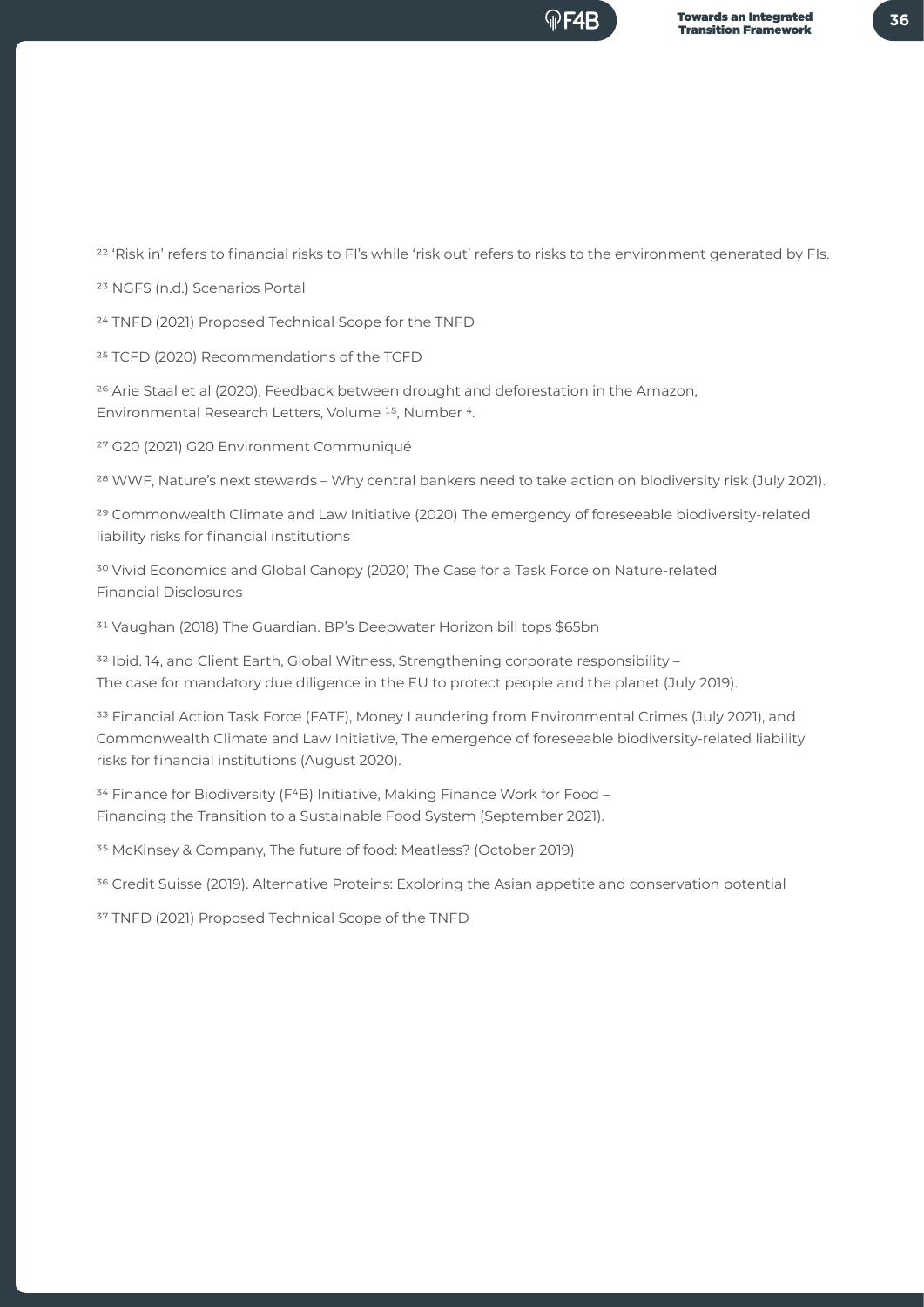## Recent Publications Supported by  $\sqrt{m}$  F4B



Aligning Global Finance with Nature's Needs<br>A Framework for Systemic Change ber 2020

### **Aligning Global Finance with Nature's Needs**

**Click to access publication >**



#### **Greening Sovereign Debt**

**Click to access publication >**



**The Climate-Nature Nexus**



**Greenness of Stimulus Index - 6th Edition Click to access publication >**



**Click to access publication >**



Aligning Development<br>Finance with Nature's Needs<br>**Estimating the<br>nature-related risks<br>of development bank**<br>investments



**Aligning Development Finance with Nature's Needs**

**Click to access publication >**



**Making Finance Work for Food**

**Click to access publication >**

**OF4B** 

For a full list of F4B and F4B-supported publications, visit F4B-initiative.net